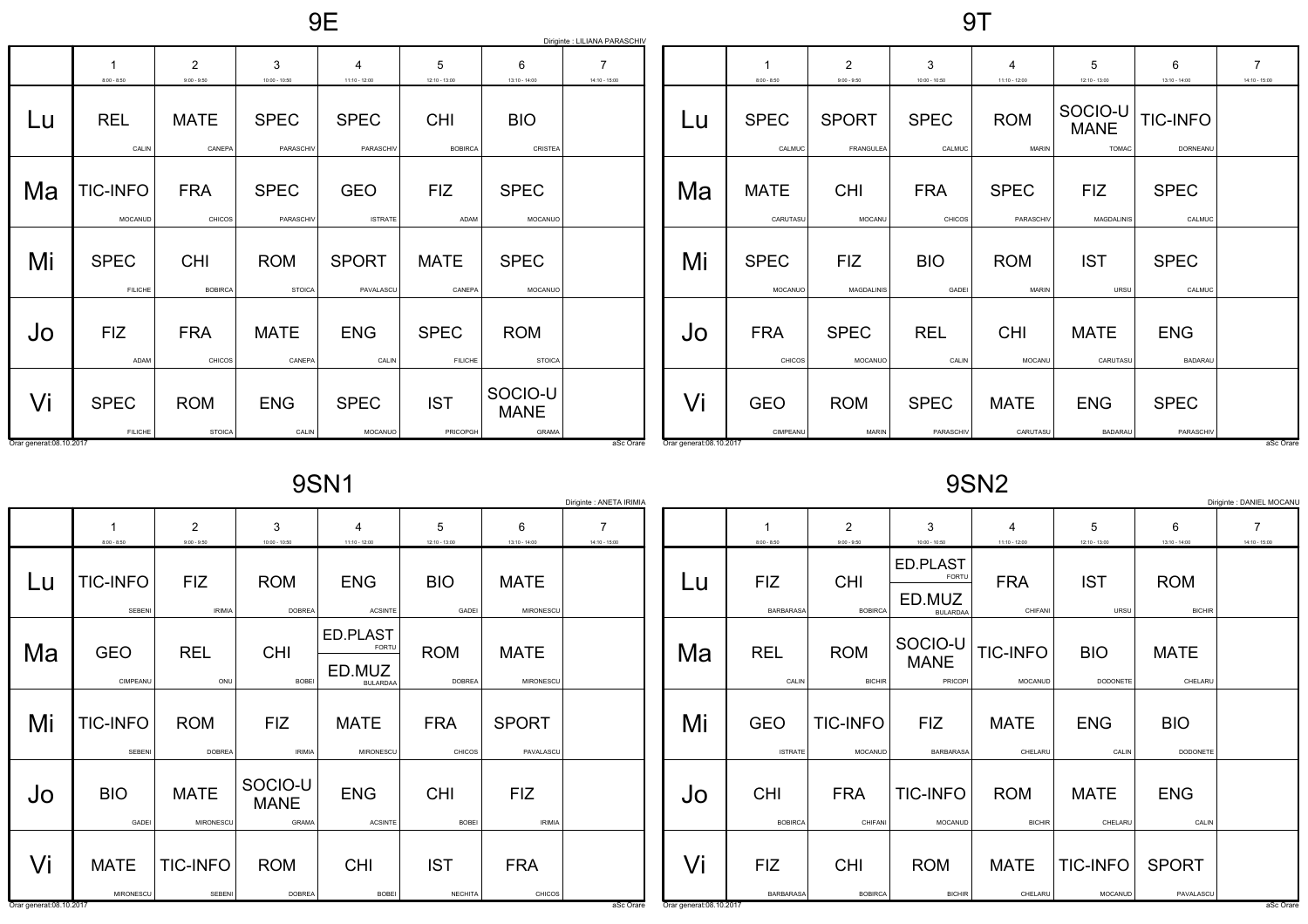9SN4

|                         |                               |                                 |                               |                                   |                                                |                              | Diriginte : CARMEN MIRONESCU |                         |                                   |                                  |                            |                         |                                |                                                |                                   |
|-------------------------|-------------------------------|---------------------------------|-------------------------------|-----------------------------------|------------------------------------------------|------------------------------|------------------------------|-------------------------|-----------------------------------|----------------------------------|----------------------------|-------------------------|--------------------------------|------------------------------------------------|-----------------------------------|
|                         | $8:00 - 8:50$                 | $\overline{2}$<br>$9:00 - 9:50$ | 3<br>$10:00 - 10:50$          | $\overline{4}$<br>$11:10 - 12:00$ | 5<br>$12:10 - 13:00$                           | 6<br>$13:10 - 14:00$         | $14:10 - 15:00$              |                         | $8:00 - 8:50$                     | $\overline{2}$<br>$9:00 - 9:50$  | 3<br>$10:00 - 10:50$       | 4<br>$11:10 - 12:00$    | 5<br>$12:10 - 13:00$           | 6<br>$13:10 - 14:00$                           | $\overline{7}$<br>$14:10 - 15:00$ |
| Lu                      | <b>FIZ</b><br><b>IRIMIA</b>   | <b>TIC-INFO</b><br>SEBENI       | <b>MATE</b><br><b>BUZINCU</b> | <b>CHI</b><br>ANDREI              | <b>FRA</b><br>CHICOS                           | <b>BIO</b><br><b>BULARDA</b> |                              | Lu                      | <b>MATE</b><br>CARUTASU           | <b>FIZ</b><br><b>BARBARASA</b>   | <b>ROM</b><br><b>MARIN</b> | <b>GEO</b><br>CIMPEANU  | <b>BIO</b><br>CRISTEA          | <b>FRA</b><br>CHICOS                           |                                   |
| Ma                      | <b>CHI</b><br>ANDREI          | <b>FIZ</b><br><b>IRIMIA</b>     | <b>ROM</b><br><b>MARIN</b>    | SOCIO-U<br><b>MANE</b><br>PRICOPI | <b>FRA</b><br>CHICOS                           | <b>ENG</b><br>SARAGEA        |                              | Ma                      | <b>ROM</b><br><b>MARIN</b>        | <b>SPORT</b><br><b>FRANGULEA</b> | <b>CHI</b><br>ANDREI       | <b>MATE</b><br>CARUTASU | <b>ENG</b><br>CALIN            | <b>TIC-INFO</b><br>MOCANUD                     |                                   |
| Mi                      | <b>ROM</b><br><b>MARIN</b>    | <b>FIZ</b><br><b>IRIMIA</b>     | <b>TIC-INFO</b><br>SEBENI     | <b>MATE</b><br><b>BUZINCU</b>     | <b>SPORT</b><br>PAVALASCU                      | <b>CHI</b><br>ANDREI         |                              | Mi                      | <b>TIC-INFO</b><br>MOCANUD        | <b>CHI</b><br>ANDRE              | <b>ROM</b><br><b>MARIN</b> | <b>IST</b><br>URSU      | <b>FIZ</b><br><b>BARBARASA</b> | <b>MATE</b><br>CARUTASU                        |                                   |
| Jo                      | <b>MATE</b><br><b>BUZINCU</b> | <b>REL</b><br>ONU               | <b>TIC-INFO</b><br>SEBENI     | <b>ROM</b><br><b>MARIN</b>        | ED.PLAST<br>FORTU<br>ED.MUZ<br><b>BULARDAA</b> | <b>GEO</b><br><b>IVANV</b>   |                              | Jo                      | SOCIO-U<br><b>MANE</b><br>PRICOPI | <b>BIO</b><br>CRISTEA            | <b>MATE</b><br>CARUTASU    | TIC-INFO<br>MOCANUD     | <b>ROM</b><br>MARIN            | ED.PLAST<br>FORTU<br>ED.MUZ<br><b>BULARDAA</b> |                                   |
| Vi                      | <b>ROM</b><br><b>MARIN</b>    | <b>MATE</b><br><b>BUZINCU</b>   | <b>BIO</b><br><b>BULARDA</b>  | <b>FIZ</b><br><b>IRIMIA</b>       | <b>IST</b><br>URSU                             | <b>ENG</b><br>SARAGEA        |                              | Vi                      | <b>CHI</b><br>ANDREI              | <b>MATE</b><br>CARUTASU          | <b>FIZ</b><br>BARBARASA    | <b>REL</b><br>ONU       | <b>FRA</b><br>CHICOS           | <b>ENG</b><br>CALIN                            |                                   |
| Orar generat:08.10.2017 |                               |                                 |                               |                                   |                                                |                              | aSc Orare                    | Orar generat:08.10.2017 |                                   |                                  |                            |                         |                                |                                                | aSc Orare                         |

9MI

|--|--|

|                         |                                                   |                                                       |                            |                              |                                                        |                                 | Diriginte : IULIANA URSACHI       |    |                             |                                 |                                 |                                        |                                 |                              | Diriginte : CAMELIA STOICA        |
|-------------------------|---------------------------------------------------|-------------------------------------------------------|----------------------------|------------------------------|--------------------------------------------------------|---------------------------------|-----------------------------------|----|-----------------------------|---------------------------------|---------------------------------|----------------------------------------|---------------------------------|------------------------------|-----------------------------------|
|                         | $8:00 - 8:50$                                     | $\overline{2}$<br>$9:00 - 9:50$                       | 3<br>$10:00 - 10:50$       | $11:10 - 12:00$              | 5<br>$12:10 - 13:00$                                   | 6<br>$13:10 - 14:00$            | $\overline{7}$<br>$14:10 - 15:00$ |    | $8:00 - 8:50$               | $\overline{2}$<br>$9:00 - 9:50$ | 3<br>$10:00 - 10:50$            | 4<br>$11:10 - 12:00$                   | $12:10 - 13:00$                 | 6<br>$13:10 - 14:00$         | $\overline{7}$<br>$14:10 - 15:00$ |
| Lu                      | <b>ENG</b><br><b>ACSINTE</b>                      | <b>MATE</b><br>HUIBAN                                 |                            | <b>INFO</b><br><b>INFO</b>   | Grupa 1<br><b>URSACHI</b><br>Grupa 2<br><b>MOCANUB</b> | <b>ROM</b><br>LUCHIANOV         |                                   | Lu | <b>ROM</b><br><b>STOICA</b> | <b>FRA</b><br>CIORTESCU         | <b>ENG</b><br><b>ACSINTE</b>    | SOCIO-U<br><b>MANE</b><br><b>GRAMA</b> | <b>IST</b><br>SAVA              | <b>GEO</b><br><b>ISTRATE</b> |                                   |
| Ma                      | <b>FRA</b><br>CIORTESCU                           | ED.PLAST<br><b>FORTU</b><br>ED.MUZ<br><b>BULARDAA</b> | <b>ROM</b><br>LUCHIANOV    | <b>FIZ</b><br>ADAM           | CHI<br>MOCANU                                          | <b>SPORT</b><br>FRANGULEA       |                                   | Ma | <b>ROM</b><br><b>STOICA</b> | <b>TIC-INFO</b><br>DORNEANU     | ED.MUZ<br><b>BULARDAA</b>       | <b>CHI</b><br>ANDREI                   | <b>GEO</b><br><b>ISTRATE</b>    | <b>MATE</b><br>CANEPA        |                                   |
| Mi                      | <b>FIZ</b><br>ADAM                                | <b>MATE</b><br><b>HUIBAN</b>                          | <b>TIC-INFO</b><br>URSACHI | <b>ENG</b><br><b>ACSINTE</b> | <b>BIO</b><br>DODONETE                                 | <b>REL</b><br>ONU               |                                   | Mi | <b>ROM</b><br><b>STOICA</b> | <b>ENG</b><br><b>ACSINTE</b>    | <b>FIZ</b><br><b>MAGDALINIS</b> | <b>TIC-INFO</b><br>DORNEANU            | <b>FRA</b><br>CIORTESCU         | LAT<br><b>TOFAN</b>          |                                   |
| Jo                      | <b>ROM</b><br>LUCHIANOV                           | <b>IST</b><br>SAVA                                    | <b>MATE</b><br>HUIBAN      | <b>BIO</b><br>DODONETE       | <b>FIZ</b><br>ADAM                                     | SOCIO-U<br><b>MANE</b><br>GRAMA | TIC-INFO<br><b>URSACHI</b>        | JO | <b>REL</b><br>FORTU         | ED.PLAS<br>FORTU                | <b>FRA</b><br>CIORTESCU         | <b>SPORT</b><br>PAVALASCU              | <b>ROM</b><br><b>STOICA</b>     | <b>IST</b><br>SAVA           |                                   |
| Vi                      | <b>MATE</b><br><b>HUIBAN</b>                      | <b>GEO</b><br><b>ISTRATE</b>                          | <b>ROM</b><br>LUCHIANOV    | <b>FRA</b><br>CIORTESCU      | <b>TIC-INFO</b><br><b>URSACHI</b>                      | <b>CHI</b><br>MOCANU            |                                   | Vi | <b>ROM</b><br><b>STOICA</b> | <b>FIZ</b><br>MAGDALINIS        | <b>MATE</b><br>CANEPA           | <b>ENG</b><br><b>ACSINTE</b>           | SOCIO-U<br><b>MANE</b><br>GRAMA | <b>BIO</b><br>DODONETE       |                                   |
| Orar generat:08.10.2017 | aSc Orare<br>Orar generat:08.10.2017<br>aSc Orare |                                                       |                            |                              |                                                        |                                 |                                   |    |                             |                                 |                                 |                                        |                                 |                              |                                   |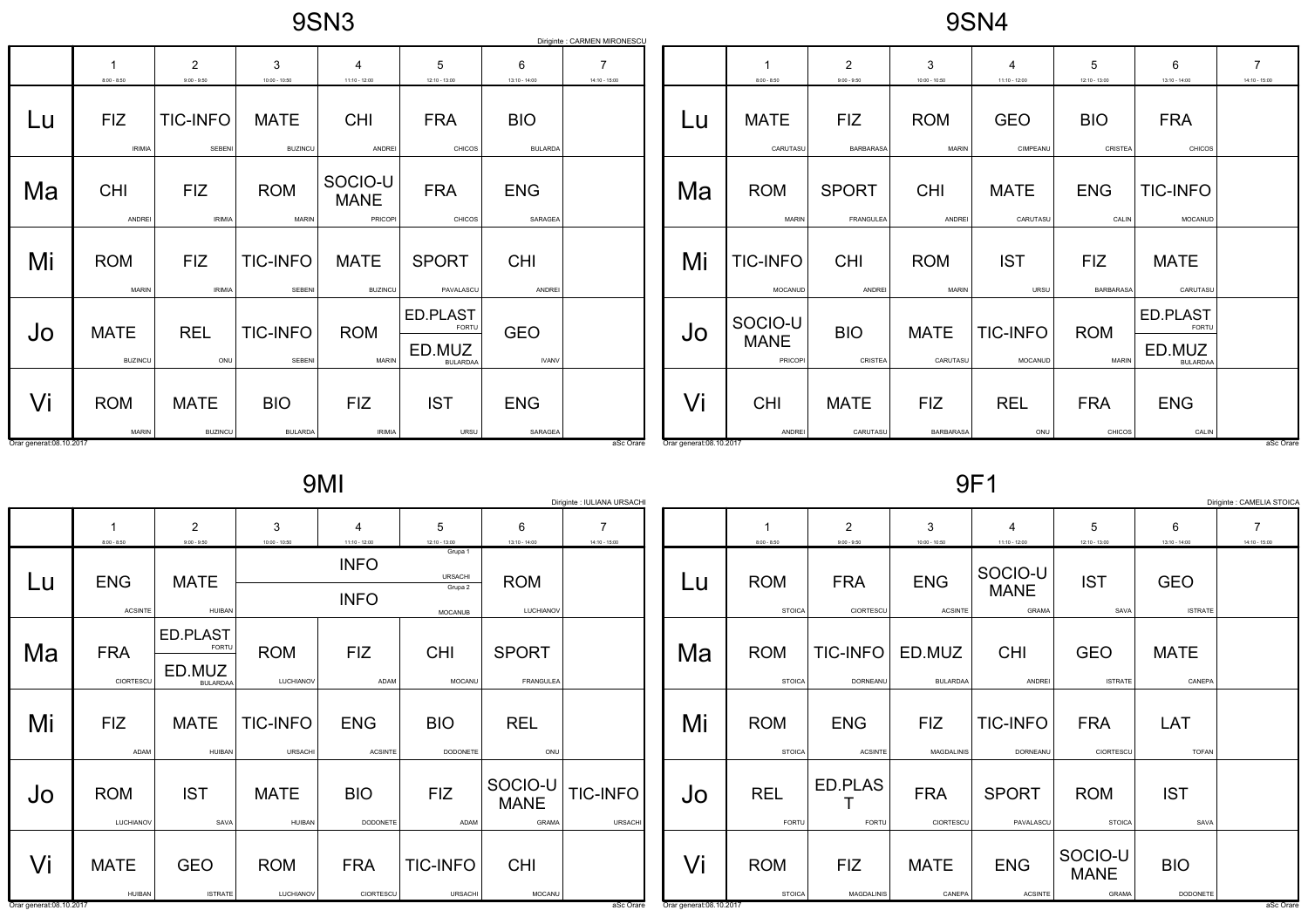9SS1

|                         |                              |                                        |                                        |                                   |                            |                       | Diriginte : CARMEN CIMPEANU       |                         |                           |                                 |                                  |                                   |                             |                                   | Diriginte : ROXANA GIUSCA         |
|-------------------------|------------------------------|----------------------------------------|----------------------------------------|-----------------------------------|----------------------------|-----------------------|-----------------------------------|-------------------------|---------------------------|---------------------------------|----------------------------------|-----------------------------------|-----------------------------|-----------------------------------|-----------------------------------|
|                         | $8:00 - 8:50$                | $\overline{2}$<br>$9:00 - 9:50$        | 3<br>$10:00 - 10:50$                   | $\overline{4}$<br>$11:10 - 12:00$ | 5<br>$12:10 - 13:00$       | 6<br>$13:10 - 14:00$  | $\overline{7}$<br>$14:10 - 15:00$ |                         | $8:00 - 8:50$             | $\overline{2}$<br>$9:00 - 9:50$ | 3<br>$10:00 - 10:50$             | $\overline{4}$<br>$11:10 - 12:00$ | 5<br>12:10 - 13:00          | 6<br>$13:10 - 14:00$              | $\overline{7}$<br>$14:10 - 15:00$ |
| Lu                      | ED.MUZ<br><b>BULARDAA</b>    | <b>ENG</b><br><b>ACSINTE</b>           | <b>TIC-INFO</b><br>DORNEANU            | <b>MATE</b><br>CANEPA             | <b>LAT</b><br><b>TOFAN</b> | <b>FRA</b><br>CHIFANI |                                   | Lu                      | <b>GEO</b><br>CIMPEANU    | ED.PLAS<br>FORTU                | SOCIO-U<br><b>MANE</b><br>GIUSCA | <b>FIZ</b><br>MAGDALINIS          | <b>IST</b><br>PRICOPGH      | ED.MUZ<br><b>BULARDAA</b>         |                                   |
| Ma                      | <b>ENG</b><br><b>ACSINTE</b> | <b>GEO</b><br>CIMPEANU                 | <b>IST</b><br>SAVA                     | <b>ROM</b><br>RADU                | <b>MATE</b><br>CANEPA      | ED.PLAS<br>FORTU      |                                   | Ma                      | <b>FRA</b><br>CHIFANI     | <b>MATE</b><br>CHELARU          | <b>ENG</b><br>SARAGEA            | <b>BIO</b><br>DODONETE            | <b>ROM</b><br>ORUNA         | SOCIO-U<br><b>MANE</b><br>PRICOPI |                                   |
| Mi                      | <b>ENG</b><br><b>ACSINTE</b> | SOCIO-U<br><b>MANE</b><br><b>TOMAC</b> | <b>GEO</b><br>CIMPEANU                 | <b>ROM</b><br>RADU                | <b>FIZ</b><br>DARIE        | <b>IST</b><br>SAVA    |                                   | Mi                      | <b>SPORT</b><br>PAVALASCU | <b>ENG</b><br>SARAGEA           | <b>MATE</b><br>CHELARU           | <b>IST</b><br>PRICOPGH            | <b>TIC-INFO</b><br>DORNEANU | <b>ROM</b><br>ORUNA               |                                   |
| Jo                      | <b>GEO</b><br>CIMPEANU       | <b>CHI</b><br><b>BOBIRCA</b>           | SOCIO-U<br><b>MANE</b><br><b>TOMAC</b> | <b>REL</b><br>FORTU               | <b>SPORT</b><br>PAVALASCU  | <b>ROM</b><br>RADU    |                                   | Jo                      | <b>ROM</b><br>ORUNA       | <b>GEO</b><br>CIMPEANU          | <b>IST</b><br>PRICOPGH           | LAT<br><b>TOFAN</b>               | <b>REL</b><br>CALIN         | SOCIO-U<br><b>MANE</b><br>PRICOPI |                                   |
| Vi                      | <b>ENG</b><br><b>ACSINTE</b> | <b>TIC-INFO</b><br>DORNEANU            | <b>FRA</b><br>CHIFANI                  | <b>ROM</b><br>RADU                | <b>BIO</b><br>DODONETE     | <b>FIZ</b><br>DARIE   |                                   | Vi                      | <b>CHI</b><br>RUSU        | <b>ROM</b><br>ORUNA             | <b>FIZ</b><br><b>MAGDALINIS</b>  | <b>FRA</b><br>CHIFANI             | <b>ENG</b><br>SARAGEA       | <b>TIC-INFO</b><br>DORNEANU       |                                   |
| Orar generat:08.10.2017 |                              |                                        |                                        |                                   |                            |                       | aSc Orare                         | Orar generat:08.10.2017 |                           |                                 |                                  |                                   |                             |                                   | aSc Orare                         |

9SS2

|                         | Diriginte : IULIAN SAVA<br>Diriginte : CARMEN FILICHE |                                 |                            |                                        |                               |                            |                                   |                         |                               |                                 |                                 |                                   |                                  |                            |                                   |
|-------------------------|-------------------------------------------------------|---------------------------------|----------------------------|----------------------------------------|-------------------------------|----------------------------|-----------------------------------|-------------------------|-------------------------------|---------------------------------|---------------------------------|-----------------------------------|----------------------------------|----------------------------|-----------------------------------|
|                         | $8:00 - 8:50$                                         | $\overline{2}$<br>$9:00 - 9:50$ | 3<br>$10:00 - 10:50$       | 4<br>$11:10 - 12:00$                   | 5<br>$12:10 - 13:00$          | 6<br>$13:10 - 14:00$       | $\overline{7}$<br>$14:10 - 15:00$ |                         | $8:00 - 8:50$                 | $\overline{2}$<br>$9:00 - 9:50$ | 3<br>$10:00 - 10:50$            | 4<br>$11:10 - 12:00$              | 5<br>$12:10 - 13:00$             | 6<br>$13:10 - 14:00$       | $\overline{7}$<br>$14:10 - 15:00$ |
| Lu                      | <b>REL</b><br>FORTU                                   | SOCIO-U<br><b>MANE</b><br>GRAMA | <b>IST</b><br>SAVA         | <b>ENG</b><br>VASILIU                  | <b>ROM</b><br>SERBAN          | <b>FRA</b><br>MANCIU       |                                   | Lu                      | <b>MATE</b><br>HUIBAN         | <b>ROM</b><br><b>DOBREA</b>     | <b>FIZ</b><br><b>MAGDALINIS</b> | <b>SPEC</b><br><b>FILICHE</b>     | <b>REL</b><br>ONU                | <b>SPEC</b><br>PARASCHIV   |                                   |
| Ma                      | <b>IST</b><br>SAVA                                    | <b>GEO</b><br><b>IVANM</b>      | <b>ROM</b><br>SERBAN       | SOCIO-U<br><b>MANE</b><br><b>GRAMA</b> | <b>FRA</b><br>MANCIU          | ED.MUZ<br><b>BULARDAA</b>  |                                   | Ma                      | <b>ROM</b><br><b>DOBREA</b>   | <b>SPEC</b><br>MOCANUO          | <b>SPEC</b><br>MOCANUO          | <b>TIC-INFO</b><br><b>URSACHI</b> | <b>BIO</b><br><b>BULARDA</b>     | <b>FRA</b><br>MANCIU       |                                   |
| Mi                      | <b>IST</b><br>SAVA                                    | <b>BIO</b><br>GADEI             | <b>ENG</b><br>VASILIU      | <b>MATE</b><br><b>IFTIMIE</b>          | <b>FIZ</b><br>ADAM            | <b>TIC-INFO</b><br>MOCANUD |                                   | Mi                      | <b>SPORT</b><br><b>MOZARA</b> | <b>ENG</b><br><b>BADARAU</b>    | <b>SPEC</b><br>MOCANUO          | <b>GEO</b><br><b>ISTRATE</b>      | <b>MATE</b><br><b>HUIBAN</b>     | <b>SPEC</b><br>PARASCHIV   |                                   |
| Jo                      | LAT<br><b>TOFAN</b>                                   | <b>ROM</b><br>SERBAN            | <b>FIZ</b><br>ADAM         | <b>IST</b><br>SAVA                     | <b>MATE</b><br><b>IFTIMIE</b> | <b>CHI</b><br>ANDREI       |                                   | Jo                      | <b>MATE</b><br>HUIBAN         | ED.ANTR<br>EP<br>GANCEANU       | <b>SPEC</b><br><b>FILICHE</b>   | <b>SPEC</b><br><b>FILICHE</b>     | <b>ENG</b><br><b>BADARAL</b>     | <b>IST</b><br><b>TOMAM</b> |                                   |
| Vi                      | <b>GEO</b><br><b>IVANM</b>                            | <b>ENG</b><br>VASILIU           | <b>TIC-INFO</b><br>MOCANUD | <b>ROM</b><br>SERBAN                   | <b>SPORT</b><br>PAVALASCU     | ED.PLAS<br>FORTU           |                                   | Vi                      | <b>SPEC</b><br>MOCANUO        | <b>SPEC</b><br>PARASCHIV        | <b>CHI</b><br>ANDREI            | <b>ROM</b><br><b>DOBREA</b>       | SOCIO-U<br><b>MANE</b><br>GIUSCA | <b>FIZ</b><br>MAGDALINIS   |                                   |
| Orar generat:08.10.2017 |                                                       |                                 |                            |                                        |                               |                            | aSc Orare                         | Orar generat:08.10.2017 |                               |                                 |                                 |                                   |                                  |                            | aSc Orare                         |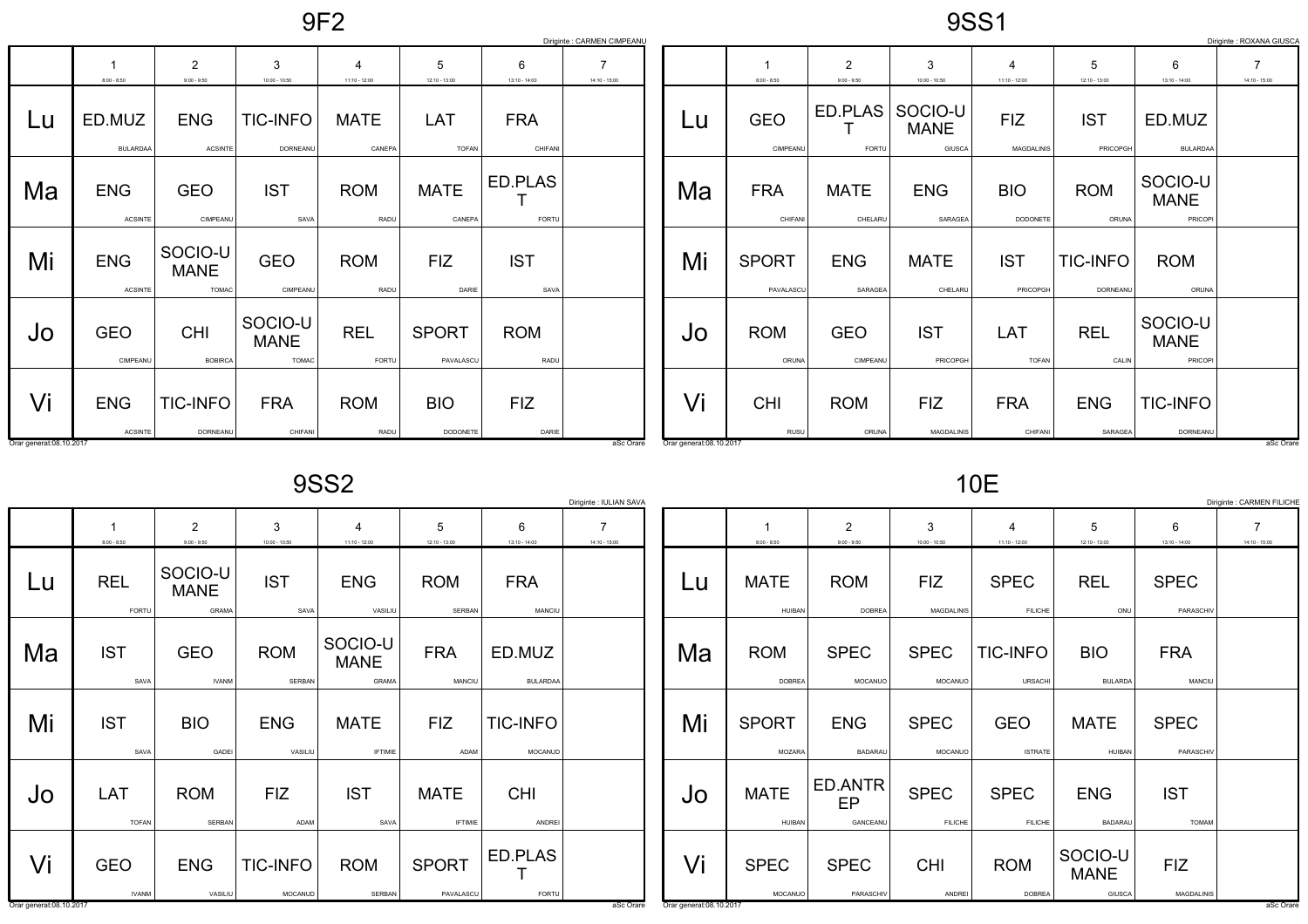|                         |                               |                                 |                           |                                         |                               | Diriginte : ANDREEA HRISTIANOVICI, IOANA CALIN |                                   |                         |                               |                                 |                              |                         |                                                       |                                  | Diriginte : MIHAELA BOBIRCA       |
|-------------------------|-------------------------------|---------------------------------|---------------------------|-----------------------------------------|-------------------------------|------------------------------------------------|-----------------------------------|-------------------------|-------------------------------|---------------------------------|------------------------------|-------------------------|-------------------------------------------------------|----------------------------------|-----------------------------------|
|                         | $8:00 - 8:50$                 | $\overline{2}$<br>$9:00 - 9:50$ | 3<br>$10:00 - 10:50$      | $11:10 - 12:00$                         | 5<br>$12:10 - 13:00$          | 6<br>$13:10 - 14:00$                           | $\overline{7}$<br>$14:10 - 15:00$ |                         | $8:00 - 8:50$                 | $\overline{2}$<br>$9:00 - 9:50$ | 3<br>$10:00 - 10:50$         | 4<br>$11:10 - 12:00$    | $12:10 - 13:00$                                       | 6<br>$13:10 - 14:00$             | $\overline{7}$<br>$14:10 - 15:00$ |
| Lu                      | <b>SPEC</b><br><b>FILICHE</b> | <b>SPEC</b><br>CALMUC           | <b>FIZ</b><br>BARBARASA   | <b>ROM</b><br>RADU                      | <b>GEO</b><br><b>IVANM</b>    | <b>ENG</b><br>CALIN                            |                                   | Lu                      | <b>FIZ</b><br>DARIE           | <b>MATE</b><br>CHELARU          | <b>GEO</b><br><b>ISTRATE</b> | <b>ROM</b><br>LUCHIANOV | ED.MUZ<br><b>BULARDAA</b><br>ED.PLAST<br><b>FORTU</b> | <b>CHI</b><br><b>BOBIRCA</b>     |                                   |
| Ma                      | <b>IST</b><br>STEGARU         | <b>MATE</b><br><b>IFTIMIE</b>   | <b>SPEC</b><br>CALMUC     | <b>FIZ</b><br><b>BARBARASA</b>          | <b>SPEC</b><br>CALMUC         | <b>REL</b><br>CALIN                            |                                   | Ma                      | <b>SPORT</b><br><b>MOZARA</b> | <b>FRA</b><br>CIORTESCU         | <b>MATE</b><br>CHELARU       | <b>ROM</b><br>LUCHIANOV | <b>BIO</b><br>CRISTEA                                 | <b>ED.ANTR</b><br>EP<br>GANCEANU |                                   |
| Mi                      | <b>FRA</b><br>CIORTESCU       | <b>ROM</b><br>RADU              | <b>SPEC</b><br>CALMUC     | <b>CHI</b><br><b>BOBIRCA</b>            | <b>SPEC</b><br><b>FILICHE</b> | <b>ENG</b><br>CALIN                            |                                   | Mi                      | <b>INFO</b><br><b>URSACH</b>  | <b>MATE</b><br>CHELARU          | <b>CHI</b><br><b>BOBIRCA</b> | <b>BIO</b><br>CRISTEA   | <b>TIC-INFO</b><br>URSACHI                            | <b>FIZ</b><br>DARIE              |                                   |
| Jo                      | ED.ANTR<br>EP<br>GANCEANU     | <b>BIO</b><br>GADEI             | <b>ROM</b><br>RADU        | <b>MATE</b><br><b>IFTIMIE</b>           | <b>SPEC</b><br>CALMUC         | <b>SPEC</b><br><b>FILICHE</b>                  |                                   | JO                      | <b>ENG</b><br><b>ACSINTE</b>  | <b>ROM</b><br>LUCHIANOV         | <b>IST</b><br><b>NECHITA</b> | <b>SPORT</b><br>MOZARA  | <b>CHI</b><br><b>BOBIRCA</b>                          | <b>MATE</b><br>CHELARU           |                                   |
| Vi                      | <b>TIC-INFO</b><br>DORNEANU   | <b>MATE</b><br><b>IFTIMIE</b>   | <b>SPORT</b><br>FRANGULEA | SOCIO-U<br><b>MANE</b><br><b>GIUSCA</b> | <b>SPEC</b><br>MOCANUO        | <b>SPEC</b><br>MOCANUO                         |                                   | Vi                      | <b>FIZ</b><br>DARIE           | <b>ENG</b><br><b>ACSINTE</b>    | <b>CHI</b><br><b>BOBIRCA</b> | <b>REL</b><br>CALIN     | SOCIO-U<br><b>MANE</b><br>PRICOPI                     | <b>FRA</b><br>CIORTESCU          |                                   |
| Orar generat:08.10.2017 |                               |                                 |                           |                                         |                               |                                                | aSc Orare                         | Orar generat:08.10.2017 |                               |                                 |                              |                         |                                                       |                                  | aSc Orare                         |

10SN2

|                 | Diriginte : MIHAELA CHIFANI |  |
|-----------------|-----------------------------|--|
| 6               |                             |  |
| $13:10 - 14:00$ | $14:10 - 15:00$             |  |
|                 |                             |  |

|    | 1<br>$8:00 - 8:50$            | $\overline{2}$<br>$9:00 - 9:50$ | 3<br>$10:00 - 10:50$         | 4<br>11:10 - 12:00                               | 5<br>12:10 - 13:00          | 6<br>13:10 - 14:00          | 7<br>14:10 - 15:00 |
|----|-------------------------------|---------------------------------|------------------------------|--------------------------------------------------|-----------------------------|-----------------------------|--------------------|
| Lu | <b>TIC-INFO</b>               | <b>FRA</b>                      | ED.MUZ<br><b>BULARDAA</b>    | <b>GEO</b>                                       | <b>ENG</b>                  | <b>FIZ</b>                  |                    |
|    | <b>MOCANUB</b>                | CHIFANI                         | ED.PLAST<br><b>FORTU</b>     | <b>IVANM</b>                                     | <b>BADARAU</b>              | <b>IRIMIA</b>               |                    |
| Ma | <b>MATE</b><br><b>IFTIMIE</b> | <b>BIO</b><br><b>BULARDA</b>    | <b>REL</b><br>ONU            | <b>FRA</b><br>CHIFANI                            | <b>ROM</b><br>SERBAN        | <b>SPORT</b><br>MOZARA      |                    |
| Mi | <b>MATE</b><br><b>IFTIMIE</b> | <b>FRA</b><br>CHIFANI           | <b>BIO</b><br><b>BULARDA</b> | <b>ENG</b><br><b>BADARAU</b>                     | <b>CHI</b><br>ANDREI        | <b>ROM</b><br><b>SERBAN</b> |                    |
| Jo | <b>MATE</b><br><b>IFTIMIE</b> | <b>CHI</b><br><b>ANDREI</b>     | EP<br>GANCEANU               | ED.ANTR SOCIO-U<br><b>MANE</b><br><b>PRICOPI</b> | <b>FIZ</b><br><b>IRIMIA</b> | <b>ROM</b><br><b>SERBAN</b> |                    |
| Vi | <b>TIC-INFO</b>               | <b>CHI</b>                      | <b>FIZ</b>                   | <b>SPORT</b>                                     | <b>MATE</b>                 | <b>IST</b>                  |                    |
|    | <b>MOCANUB</b>                | ANDREI                          | <b>IRIMIA</b>                | MOZARA                                           | <b>IFTIMIE</b>              | <b>NECHITA</b>              |                    |

asconare and the contract of the contract of the contract of the contract of the contract of the contract of the contract of the contract of the contract of the contract of the contract of the contract of the contract of t

Orar generat:08.10.2017

 $\mathbf{I}$ 

10SN3

|    | 1<br>$8:00 - 8:50$                    | $\overline{2}$<br>$9:00 - 9:50$         | 3<br>$10:00 - 10:50$          | 4<br>$11:10 - 12:00$         | 5<br>$12:10 - 13:00$        | 6<br>$13:10 - 14:00$      | 7<br>$14:10 - 15:00$ |
|----|---------------------------------------|-----------------------------------------|-------------------------------|------------------------------|-----------------------------|---------------------------|----------------------|
| Lu | <b>CHI</b><br><b>BOBEI</b>            | <b>IST</b>                              | <b>SPORT</b>                  | SOCIO-U<br><b>MANE</b>       | <b>MATE</b>                 | <b>REL</b>                |                      |
| Ma | ED.MUZ<br><b>BULARDAA</b><br>ED.PLAST | <b>TIC-INFO</b><br>SEBENI               | <b>ROM</b><br>ORUNA           | <b>ENG</b><br>VASILIU        | <b>FIZ</b><br><b>IRIMIA</b> | <b>BIO</b><br>DODONETE    |                      |
| Mi | <b>FIZ</b><br><b>IRIMIA</b>           | <b>ROM</b><br>ORUNA                     | <b>CHI</b><br><b>BOBEI</b>    | <b>MATE</b><br>CANEPA        | <b>ENG</b><br>VASILIU       | <b>FRA</b><br>CIORTESCU   |                      |
| Jo | <b>FRA</b><br>CIORTESCU               | <b>MATE</b><br>CANEPA                   | <b>BIO</b><br><b>DODONETE</b> | <b>GEO</b><br><b>ISTRATE</b> | <b>ROM</b><br>ORUNA         | <b>TIC-INFO</b><br>SEBENI |                      |
| Vi | <b>FIZ</b><br><b>IRIMIA</b>           | <b>MATE</b><br>CANEPA                   | ED.ANTR<br>EP<br>GANCEANU     | <b>ENG</b><br>VASILIU        | <b>CHI</b><br><b>BOBEI</b>  | <b>SPORT</b><br>MOZARA    |                      |
|    |                                       | <b>FORTU</b><br>Orar generat:08.10.2017 | URSU                          | MOZARA                       | GIUSCA                      | CANEPA                    | ONU                  |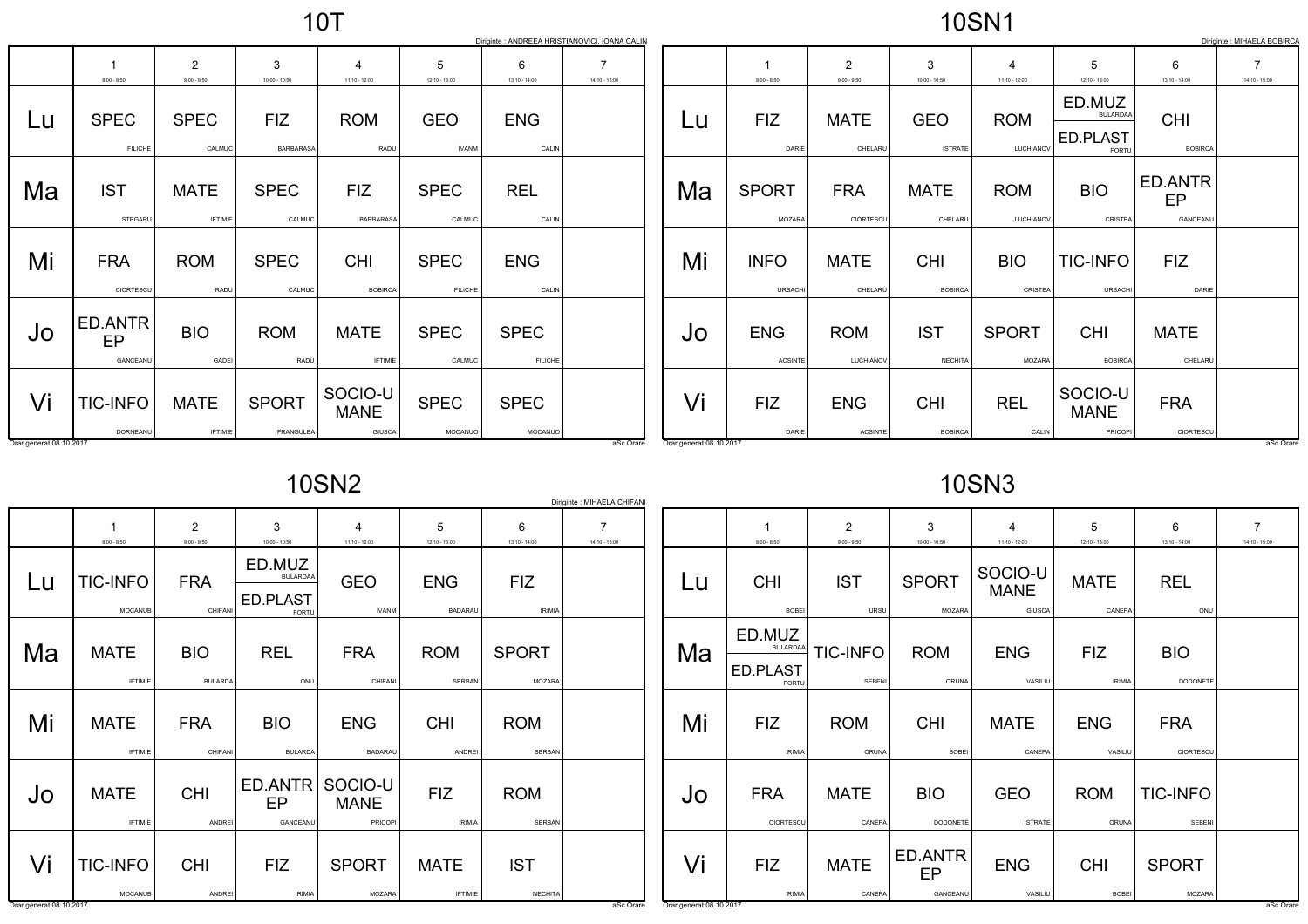10MI1

|                         | Diriginte : DANIELA BUZINCL<br>Diriginte : SILVIA MANCIU |                                 |                        |                                   |                                  |                                                |                                   |                          |                               |                                 |                               |                                   |                                                |                                  |                                   |
|-------------------------|----------------------------------------------------------|---------------------------------|------------------------|-----------------------------------|----------------------------------|------------------------------------------------|-----------------------------------|--------------------------|-------------------------------|---------------------------------|-------------------------------|-----------------------------------|------------------------------------------------|----------------------------------|-----------------------------------|
|                         | $8:00 - 8:50$                                            | $\overline{2}$<br>$9:00 - 9:50$ | 3<br>$10:00 - 10:50$   | $\overline{4}$<br>$11:10 - 12:00$ | 5<br>$12:10 - 13:00$             | 6<br>$13:10 - 14:00$                           | $\overline{7}$<br>$14:10 - 15:00$ |                          | $8:00 - 8:50$                 | $\overline{2}$<br>$9:00 - 9:50$ | 3<br>$10:00 - 10:50$          | $\overline{4}$<br>$11:10 - 12:00$ | 5<br>$12:10 - 13:00$                           | 6<br>$13:10 - 14:00$             | $\overline{7}$<br>$14:10 - 15:00$ |
| Lu                      | <b>ROM</b><br><b>BIRSAN</b>                              | <b>FRA</b><br>MANCIU            | <b>MATE</b><br>PAGU    | <b>CHI</b><br>MOCANU              | <b>FIZ</b><br>DARIE              | <b>GEO</b><br><b>IVANM</b>                     |                                   | Lu                       | <b>SPORT</b><br><b>MOZARA</b> | <b>MATE</b><br><b>BUZINCU</b>   | <b>IST</b><br>URSU            | <b>FIZ</b><br><b>IRIMIA</b>       | <b>CHI</b><br>ANDREI                           | <b>BIO</b><br>DODONETE           |                                   |
| Ma                      | <b>ENG</b><br>SARAGEA                                    | ED.ANTR<br>EP<br>GANCEANU       | <b>FIZ</b><br>DARIE    | <b>FRA</b><br>MANCIU              | <b>TIC-INFO</b><br>MOCANUD       | <b>CHI</b><br>MOCANU                           |                                   | Ma                       | <b>FIZ</b><br><b>IRIMIA</b>   | <b>MATE</b><br><b>BUZINCU</b>   | <b>BIO</b><br>DODONETE        | <b>REL</b><br>ONU                 | ED.ANTR<br>EP<br>GANCEANU                      | <b>FRA</b><br><b>CHICOS</b>      |                                   |
| Mi                      | <b>ROM</b><br><b>BIRSAN</b>                              | <b>MATE</b><br>PAGU             | <b>ENG</b><br>SARAGEA  | <b>BIO</b><br>DODONETE            | <b>TIC-INFO</b><br>MOCANUD       | <b>FRA</b><br><b>MANCIU</b>                    |                                   | Mi                       | <b>MATE</b><br><b>BUZINCU</b> | <b>GEO</b><br><b>IVANM</b>      | <b>CHI</b><br>ANDREI          | <b>ROM</b><br><b>BIRSAN</b>       | <b>ENG</b><br>SARAGEA                          | <b>INFO</b><br>SEBENI            |                                   |
| Jo                      | <b>FIZ</b><br>DARIE                                      | <b>ROM</b><br><b>BIRSAN</b>     | <b>CHI</b><br>MOCANU   | <b>MATE</b><br>PAGU               | <b>SPORT</b><br><b>FRANGULEA</b> | ED.MUZ<br><b>BULARDAA</b><br>ED.PLAST<br>FORTU |                                   | Jo                       | <b>INFO</b><br>SEBENI         | <b>SPORT</b><br><b>MOZARA</b>   | <b>MATE</b><br><b>BUZINCU</b> | <b>FRA</b><br>CHICOS              | ED.MUZ<br><b>BULARDAA</b><br>ED.PLAST<br>FORTU | <b>ROM</b><br><b>BIRSAN</b>      |                                   |
| Vi                      | SOCIO-U<br><b>MANE</b><br><b>GIUSCA</b>                  | <b>SPORT</b><br>FRANGULEA       | <b>BIO</b><br>DODONETE | <b>REL</b><br><b>SIMION</b>       | <b>MATE</b><br>PAGU              | <b>IST</b><br><b>URSU</b>                      |                                   | Vi                       | <b>ENG</b><br>SARAGEA         | <b>FIZ</b><br><b>IRIMIA</b>     | <b>ROM</b><br><b>BIRSAN</b>   | <b>MATE</b><br><b>BUZINCU</b>     | <b>MATE</b><br><b>BUZINCU</b>                  | SOCIO-U<br><b>MANE</b><br>GIUSCA |                                   |
| Orar generat:08.10.2017 |                                                          |                                 |                        |                                   |                                  |                                                | aSc Orare                         | Orar generat: 08.10.2017 |                               |                                 |                               |                                   |                                                |                                  | aSc Orare                         |

10MI2

10F1

|                         |                                  |                                                |                               |                               |                                    |                              | Diriginte : MARIA IFTIMIE |                         |                         |                            |                             |                                          |                                                |                          | Diriginte : RICA LUCHIANOV |
|-------------------------|----------------------------------|------------------------------------------------|-------------------------------|-------------------------------|------------------------------------|------------------------------|---------------------------|-------------------------|-------------------------|----------------------------|-----------------------------|------------------------------------------|------------------------------------------------|--------------------------|----------------------------|
|                         |                                  | 2                                              | 3                             |                               | 5                                  | 6                            | $\overline{7}$            |                         |                         | $\overline{2}$             | 3                           | $\overline{4}$                           | 5                                              | 6                        | $\overline{7}$             |
|                         | $8:00 - 8:50$                    | $9:00 - 9:50$                                  | $10:00 - 10:50$               | $11:10 - 12:00$               | $12:10 - 13:00$                    | $13:10 - 14:00$              | $14:10 - 15:00$           |                         | $8:00 - 8:50$           | $9:00 - 9:50$              | $10:00 - 10:50$             | $11:10 - 12:00$                          | $12:10 - 13:00$                                | $13:10 - 14:00$          | $14:10 - 15:00$            |
| Lu                      | <b>ROM</b><br>LUCHIANOV          | <b>TIC-INFO</b><br>MOCANUB                     | <b>BIO</b><br><b>BULARDA</b>  | <b>MATE</b><br><b>IFTIMIE</b> | <b>CHI</b><br>MOCANU               | <b>FIZ</b><br>ADAM           |                           | Lu                      | <b>FRA</b><br>CHIFANI   | <b>GEO</b><br><b>IVANM</b> | <b>ROM</b><br>LUCHIANOV     | <b>MATE</b><br>PAGU                      | ED.PLAST<br>FORTU<br>ED.MUZ<br><b>BULARDAA</b> | <b>ENG</b><br>VASILIU    |                            |
| Ma                      | <b>FIZ</b><br>ADAM               | ED.MUZ<br><b>BULARDAA</b><br>ED.PLAST<br>FORTU | <b>MATE</b><br><b>IFTIMIE</b> | <b>FRA</b><br>CHICOS          | <b>ROM</b><br>LUCHIANOV            | <b>TIC-INFO</b><br>MOCANUB   |                           | Ma                      | <b>REL</b><br>ONU       | <b>ROM</b><br>LUCHIANOV    | <b>MANE</b><br><b>TOMAC</b> | SOCIO-U ED.ANTR<br><b>EP</b><br>GANCEANU | <b>IST</b><br>STEGARU                          | <b>FIZ</b><br>MAGDALINIS |                            |
| Mi                      | SOCIO-U<br><b>MANE</b><br>GIUSCA | <b>MATE</b><br><b>IFTIMIE</b>                  | <b>IST</b><br>SAVA            | <b>SPORT</b><br>FRANGULEA     | <b>MATE</b><br><b>IFTIMIE</b>      | <b>BIO</b><br><b>BULARDA</b> |                           | Mi                      | <b>ENG</b><br>VASILIU   | <b>ROM</b><br>LUCHIANOV    | <b>IST</b><br>STEGARU       | <b>GEO</b><br><b>IVANM</b>               | SOCIO-U<br><b>MANE</b><br><b>TOMAC</b>         | <b>BIO</b><br>GADEI      |                            |
| Jo                      | <b>GEO</b><br><b>ISTRATE</b>     | <b>FIZ</b><br>ADAM                             | <b>MATE</b><br><b>IFTIMIE</b> | <b>ROM</b><br>LUCHIANOV       | <b>ENG</b><br><b>HRISTIANOVICI</b> | <b>FRA</b><br><b>CHICOS</b>  |                           | JO                      | <b>SPORT</b><br>MOZARA  | LAT<br><b>TOFAN</b>        | <b>ENG</b><br>VASILIU       | <b>TIC-INFO</b><br>SEBENI                | <b>IST</b><br>STEGARU                          | <b>ROM</b><br>LUCHIANOV  |                            |
| Vi                      | <b>MATE</b><br><b>IFTIMIE</b>    | <b>ENG</b><br><b>HRISTIANOVICI</b>             | <b>CHI</b><br>MOCANU          | <b>SPORT</b><br>FRANGULEA     | ED.ANTR<br>EP<br>GANCEANU          | <b>REL</b><br>SIMION         |                           | Vi                      | <b>ROM</b><br>LUCHIANOV | <b>MATE</b><br>PAGU        | <b>CHI</b><br>BOBEI         | <b>FIZ</b><br>MAGDALINIS                 | <b>FRA</b><br>CHIFANI                          | <b>ENG</b><br>VASILIU    |                            |
| Orar generat:08.10.2017 |                                  |                                                |                               |                               |                                    |                              | aSc Orare                 | Orar generat:08.10.2017 |                         |                            |                             |                                          |                                                |                          | aSc Orare                  |
|                         |                                  |                                                |                               |                               |                                    |                              |                           |                         |                         |                            |                             |                                          |                                                |                          |                            |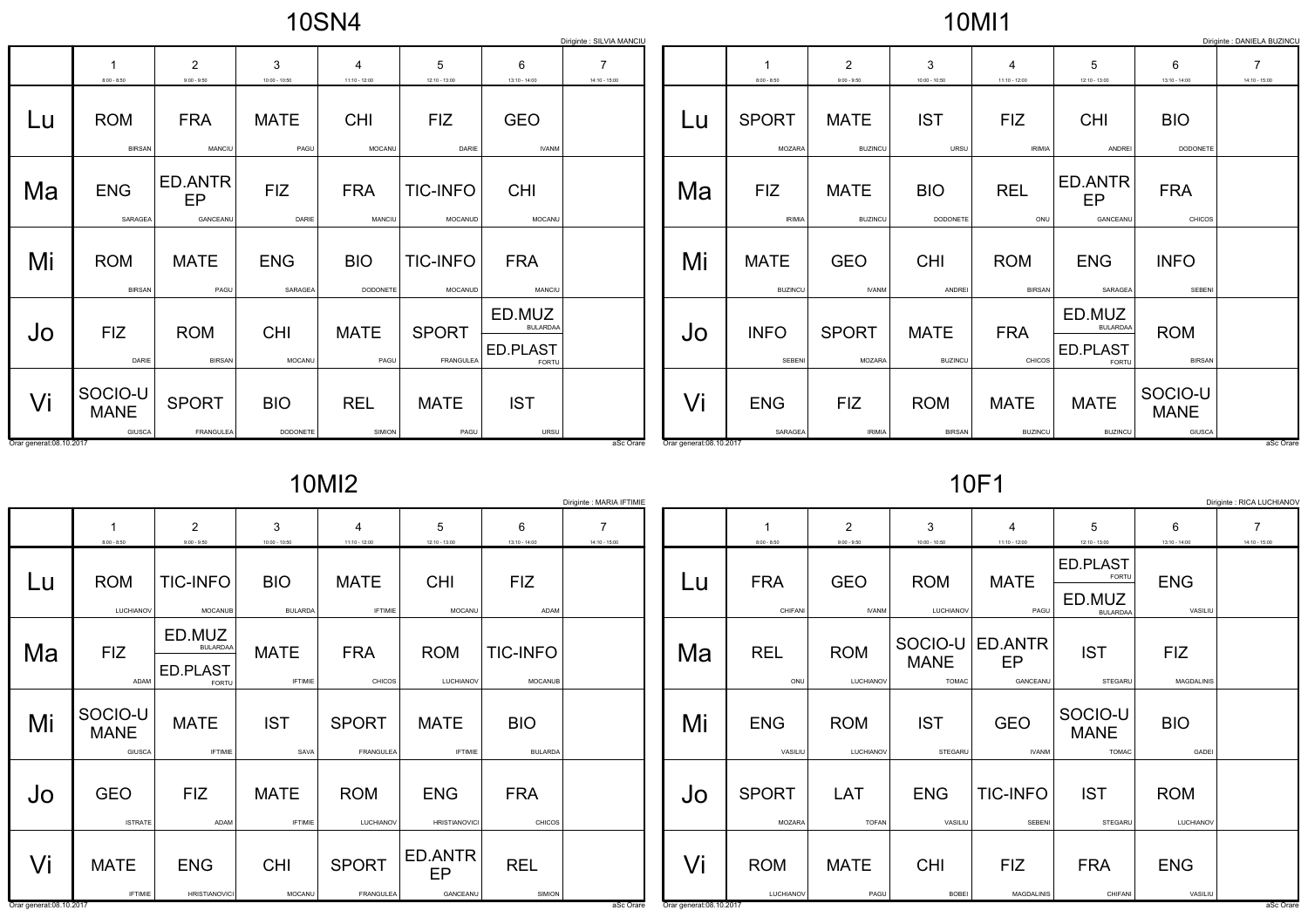|--|--|--|

10SS1

|                         |                                 |                              |                                   |                                   |                             |                             | Diriginte : LUMINITA BICHIR |                         |                             |                              |                                        |                                        |                             |                              | Diriginte : DIANA ISTRATE |
|-------------------------|---------------------------------|------------------------------|-----------------------------------|-----------------------------------|-----------------------------|-----------------------------|-----------------------------|-------------------------|-----------------------------|------------------------------|----------------------------------------|----------------------------------------|-----------------------------|------------------------------|---------------------------|
|                         |                                 | 2                            | 3                                 | $\overline{4}$                    | 5                           | 6                           |                             |                         |                             | 2                            | 3                                      | $\overline{\mathcal{A}}$               | 5                           | 6                            |                           |
|                         | $8:00 - 8:50$                   | $9:00 - 9:50$                | $10:00 - 10:50$                   | $11:10 - 12:00$                   | 12:10 - 13:00               | $13:10 - 14:00$             | $14:10 - 15:00$             |                         | $8:00 - 8:50$               | $9:00 - 9:50$                | $10:00 - 10:50$                        | $11:10 - 12:00$                        | $12:10 - 13:00$             | $13:10 - 14:00$              | $14:10 - 15:00$           |
| Lu                      | <b>FIZ</b><br><b>MAGDALINIS</b> | <b>MATE</b><br>CARUTASU      | <b>BIO</b><br>GADEI               | <b>SPORT</b><br>MOZARA            | <b>ROM</b><br><b>BICHIR</b> | <b>FRA</b><br><b>BOBOC</b>  |                             | Lu                      | <b>MATE</b><br>CANEPA       | <b>GEO</b><br><b>ISTRATE</b> | <b>ROM</b><br><b>BIRSAN</b>            | SOCIO-U<br><b>MANE</b><br><b>TOMAC</b> | <b>ENG</b><br>SARAGEA       | <b>IST</b><br>PRICOPGH       |                           |
|                         |                                 |                              |                                   |                                   |                             |                             |                             |                         |                             |                              |                                        |                                        |                             |                              |                           |
|                         |                                 |                              |                                   |                                   | ED.PLAST                    |                             |                             |                         | ED.ANTR                     |                              |                                        | ED.MUZ                                 |                             |                              |                           |
| Ma                      | <b>GEO</b>                      | <b>IST</b>                   | <b>ENG</b>                        | LAT                               | FORTU                       | <b>ROM</b>                  |                             | Ma                      | EP                          | <b>FRA</b>                   | <b>SPORT</b>                           | <b>BULARDAA</b>                        | <b>ENG</b>                  | <b>GEO</b>                   |                           |
|                         |                                 |                              |                                   |                                   | ED.MUZ                      |                             |                             |                         |                             |                              |                                        | ED.PLAST                               |                             |                              |                           |
|                         | <b>IVANV</b>                    | SAVA                         | <b>ACSINTE</b>                    | <b>TOFAN</b>                      | <b>BULARDAA</b>             | <b>BICHIR</b>               |                             |                         | GANCEANU                    | CHIFANI                      | FRANGULEA                              | FORTU                                  | SARAGEA                     | <b>ISTRATE</b>               |                           |
| Mi                      | <b>FRA</b><br><b>BOBOC</b>      | <b>IST</b><br>SAVA           | <b>ENG</b><br><b>ACSINTE</b>      | SOCIO-U<br><b>MANE</b><br>PRICOPI | <b>ROM</b><br><b>BICHIR</b> | <b>TIC-INFO</b><br>DORNEANU |                             | Mi                      | <b>IST</b><br>PRICOPGH      | <b>GEO</b><br><b>ISTRATE</b> | SOCIO-U<br><b>MANE</b><br><b>TOMAC</b> | <b>BIO</b><br><b>BULARDA</b>           | <b>REL</b><br>ONU           | <b>ROM</b><br><b>BIRSAN</b>  |                           |
|                         |                                 |                              |                                   |                                   |                             |                             |                             |                         |                             |                              |                                        |                                        |                             |                              |                           |
| Jo                      | <b>MATE</b><br>CARUTASU         | <b>ENG</b><br><b>ACSINTE</b> | SOCIO-U<br><b>MANE</b><br>PRICOPI | <b>GEO</b><br><b>IVANV</b>        | <b>ROM</b><br><b>BICHIR</b> | <b>FIZ</b><br>MAGDALINIS    |                             | JO                      | <b>ROM</b><br><b>BIRSAN</b> | <b>IST</b><br>PRICOPGH       | LAT<br><b>TOFAN</b>                    | <b>FIZ</b><br><b>MAGDALINIS</b>        | <b>TIC-INFO</b><br>DORNEANU | <b>GEO</b><br><b>ISTRATE</b> |                           |
|                         |                                 |                              |                                   |                                   |                             |                             |                             |                         |                             |                              |                                        |                                        |                             |                              |                           |
| Vi                      | <b>IST</b>                      | <b>ROM</b>                   | <b>CHI</b>                        | ED.ANTR<br>EP                     | <b>REL</b>                  | <b>FRA</b>                  |                             | Vi                      | <b>FIZ</b>                  | <b>CHI</b>                   | <b>ENG</b>                             | <b>MATE</b>                            | <b>ROM</b>                  | <b>FRA</b>                   |                           |
|                         | SAVA                            | <b>BICHIR</b>                | RUSU                              | GANCEANU                          | ONU                         | <b>BOBOC</b>                |                             |                         | MAGDALINIS                  | RUSU                         | SARAGEA                                | CANEPA                                 | <b>BIRSAN</b>               | CHIFANI                      |                           |
| Orar generat:08.10.2017 |                                 |                              |                                   |                                   |                             |                             | aSc Orare                   | Orar generat:08.10.2017 |                             |                              |                                        |                                        |                             |                              | aSc Orare                 |

10SS2

|                          | Diriginte : OLGUTA MOCANU<br>Diriginte : LILIANA RADU, LOREDANA STEGARL<br>$\overline{7}$<br>$\overline{7}$<br>2<br>3<br>5<br>$\overline{2}$<br>3<br>5<br>6<br>6<br>$\overline{4}$<br>4 |                                 |                            |                                                       |                                    |                                    |                 |                         |                                 |                             |                               |                            |                               |                                 |                 |
|--------------------------|-----------------------------------------------------------------------------------------------------------------------------------------------------------------------------------------|---------------------------------|----------------------------|-------------------------------------------------------|------------------------------------|------------------------------------|-----------------|-------------------------|---------------------------------|-----------------------------|-------------------------------|----------------------------|-------------------------------|---------------------------------|-----------------|
|                          | $8:00 - 8:50$                                                                                                                                                                           | $9:00 - 9:50$                   | $10:00 - 10:50$            | $11:10 - 12:00$                                       | $12:10 - 13:00$                    | $13:10 - 14:00$                    | $14:10 - 15:00$ |                         | $8:00 - 8:50$                   | $9:00 - 9:50$               | $10:00 - 10:50$               | $11:10 - 12:00$            | $12:10 - 13:00$               | $13:10 - 14:00$                 | $14:10 - 15:00$ |
| Lu                       | <b>ROM</b><br>RADU                                                                                                                                                                      | <b>GEO</b><br>CIMPEANU          | <b>FRA</b><br><b>BOBOC</b> | ED.MUZ<br><b>BULARDAA</b><br><b>ED.PLAST</b><br>FORTU | SOCIO-U<br><b>MANE</b><br>GRAMA    | <b>BIO</b><br>GADEI                |                 | Lu                      | SOCIO-U<br><b>MANE</b><br>GRAMA | <b>ROM</b><br><b>BIRSAN</b> | <b>SPEC</b><br><b>FILICHE</b> | <b>FRA</b><br>MANCIU       | <b>SPEC</b><br><b>FILICHE</b> | <b>TIC-INFO</b><br>MOCANUE      |                 |
| Ma                       | <b>TIC-INFO</b><br>DORNEANU                                                                                                                                                             | <b>ROM</b><br>RADU              | ED.ANTR<br>EP<br>GANCEANL  | <b>SPORT</b><br>MOZARA                                | <b>FIZ</b><br>BARBARASA            | <b>REL</b><br>ONU                  |                 | Ma                      | <b>SPEC</b><br>PARASCHIV        | <b>SPEC</b><br>PARASCHIV    | <b>MATE</b><br><b>BUZINCU</b> | <b>SPORT</b><br>PAVALASCU  | <b>SPEC</b><br>APOSTU         | <b>ENG</b><br>VASILIU           |                 |
| Mi                       | <b>ROM</b><br>RADU                                                                                                                                                                      | <b>MATE</b><br><b>MIRONESCU</b> | <b>FRA</b><br><b>BOBOC</b> | <b>CHI</b><br>RUSU                                    | <b>ENG</b><br><b>HRISTIANOVICI</b> | <b>IST</b><br>STEGARU              |                 | Mi                      | <b>FRA</b><br>MANCIU            | <b>ROM</b><br><b>BIRSAN</b> | <b>MATE</b><br><b>BUZINCU</b> | <b>IST</b><br><b>TOMAM</b> | <b>SPEC</b><br>MOCANUO        | SOCIO-U<br><b>MANE</b><br>GRAMA |                 |
| Jo                       | SOCIO-U<br><b>MANE</b><br>GRAMA                                                                                                                                                         | <b>IST</b><br>STEGARU           | <b>GEO</b><br>CIMPEANU     | <b>ROM</b><br>RADU                                    | LAT<br><b>TOFAN</b>                | <b>ENG</b><br><b>HRISTIANOVICI</b> |                 | Jo                      | <b>SPEC</b><br><b>FILICHE</b>   | <b>GEO</b><br><b>IVANV</b>  | <b>SPEC</b><br>APOSTU         | <b>IST</b><br><b>TOMAM</b> | <b>ROM</b><br><b>BIRSAN</b>   | <b>SPEC</b><br>PARASCHIV        |                 |
| Vi                       | <b>ROM</b>                                                                                                                                                                              | <b>MATE</b>                     | <b>GEO</b>                 | <b>FIZ</b>                                            | <b>ENG</b>                         | <b>IST</b>                         |                 | Vi                      | <b>MATE</b>                     | <b>SPEC</b>                 | <b>SPEC</b>                   | <b>SPEC</b>                | <b>ENG</b>                    | <b>REL</b>                      |                 |
| Orar generat: 08.10.2017 | RADU                                                                                                                                                                                    | MIRONESCU                       | CIMPEANU                   | <b>BARBARASA</b>                                      | <b>HRISTIANOVICI</b>               | STEGARU                            | aSc Orare       | Orar generat:08.10.2017 | <b>BUZINCU</b>                  | <b>FILICHE</b>              | MOCANUC                       | PARASCHIV                  | VASILIU                       | ONU                             | aSc Orare       |

11E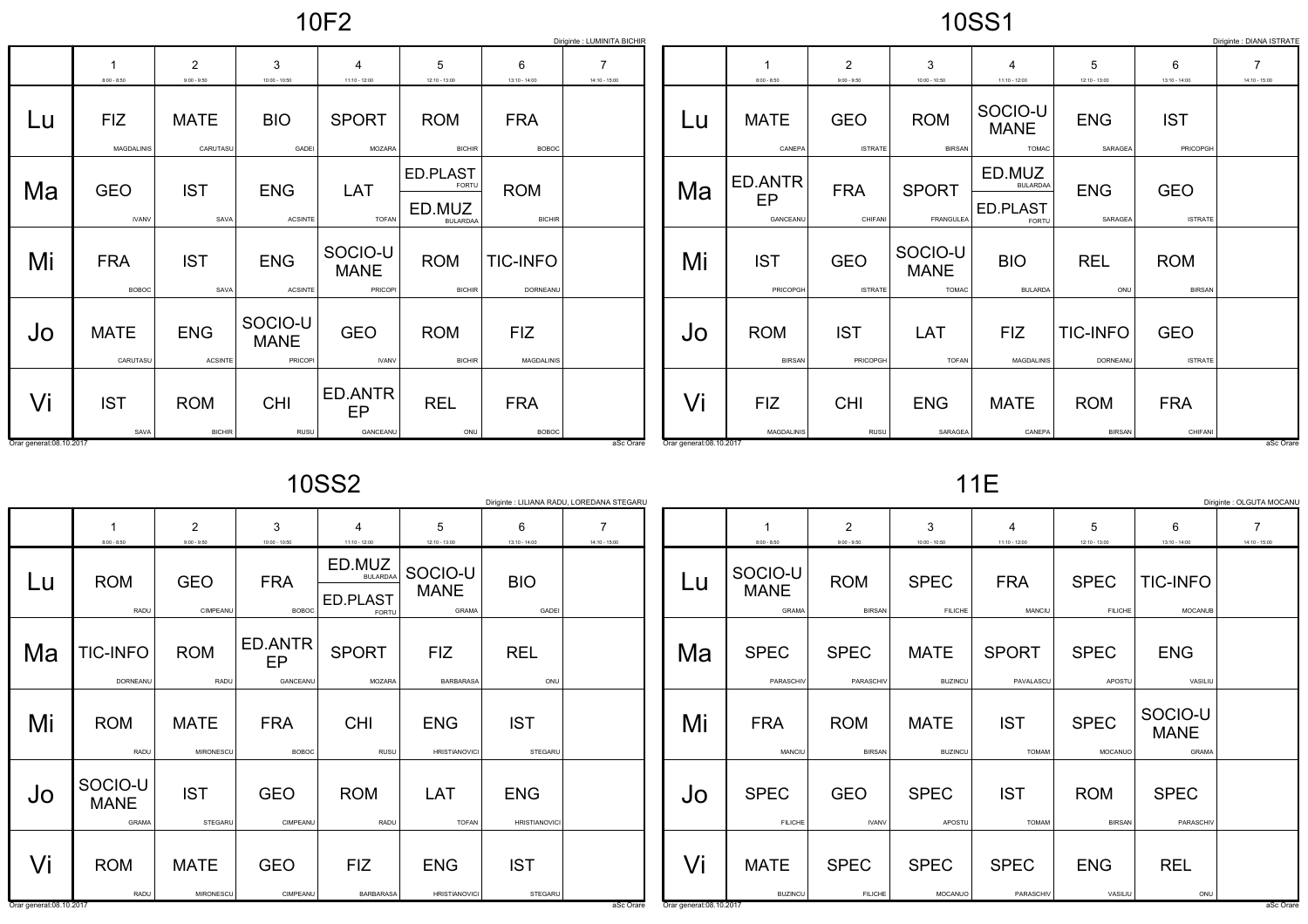11T

11SN1

|                         |                                    |                               |                               |                          |                                        |                                        |                 |                         |                               |                               |                               |                             |                                   |                            | Diriginte : PAULINA BOBE |
|-------------------------|------------------------------------|-------------------------------|-------------------------------|--------------------------|----------------------------------------|----------------------------------------|-----------------|-------------------------|-------------------------------|-------------------------------|-------------------------------|-----------------------------|-----------------------------------|----------------------------|--------------------------|
|                         |                                    | $\overline{2}$                | 3                             | $\overline{\mathcal{L}}$ | 5                                      | 6                                      | $\overline{7}$  |                         |                               | $\overline{2}$                | 3                             | $\boldsymbol{\Delta}$       | 5                                 | 6                          |                          |
|                         | $8:00 - 8:50$                      | $9:00 - 9:50$                 | $10:00 - 10:50$               | $11:10 - 12:00$          | 12:10 - 13:00                          | 13:10 - 14:00                          | $14:10 - 15:00$ |                         | $8:00 - 8:50$                 | $9:00 - 9:50$                 | $10:00 - 10:50$               | $11:10 - 12:00$             | $12:10 - 13:00$                   | $13:10 - 14:00$            | $14:10 - 15:00$          |
| Lu                      | <b>SPEC</b><br>PARASCHIV           | <b>ROM</b><br>ORUNA           | <b>SPORT</b><br>FRANGULEA     | <b>SPEC</b><br>CALMUC    | <b>MATE</b><br><b>IFTIMIE</b>          | <b>SPEC</b><br><b>FILICHE</b>          |                 | Lu                      | <b>MATE</b><br><b>BUZINCU</b> | <b>CHI</b><br><b>BOBEI</b>    | <b>REL</b><br>ONU             | <b>ROM</b><br><b>BICHIR</b> | <b>ENG</b><br>VASILIU             | <b>TIC-INFO</b><br>MOCANUD |                          |
| Ma                      | <b>SPEC</b><br>CALMUC              | <b>ROM</b><br>ORUNA           | <b>REL</b><br>CALIN           | <b>SPEC</b><br>CALMUC    | <b>SPEC</b><br>PARASCHIV               | SOCIO-U<br><b>MANE</b><br><b>TOMAC</b> |                 | Ma                      | <b>FIZ</b><br>DARIE           | <b>TIC-INFO</b><br>MOCANUD    | <b>ENG</b><br>VASILIU         | <b>CHI</b><br>BOBEI         | <b>ROM</b><br><b>BICHIR</b>       | <b>FRA</b><br>CIORTESCU    |                          |
| Mi                      | <b>ENG</b><br><b>HRISTIANOVICI</b> | <b>SPEC</b><br>MOCANUO        | <b>TIC-INFO</b><br>MOCANUD    | <b>FRA</b><br>CIORTESCU  | <b>SPEC</b><br>CALMUC                  | <b>IST</b><br><b>TOMAM</b>             |                 | Mi                      | <b>CHI</b><br>BOBEI           | <b>MATE</b><br><b>BUZINCU</b> | <b>ROM</b><br><b>BICHIR</b>   | <b>GEO</b><br>CIMPEANU      | SOCIO-U<br><b>MANE</b><br>PRICOPI | <b>ENG</b><br>VASILIU      |                          |
| Jo                      | <b>ENG</b><br><b>HRISTIANOVICI</b> | <b>SPEC</b><br><b>FILICHE</b> | <b>SPEC</b><br>MOCANUO        | <b>ROM</b><br>ORUNA      | SOCIO-U<br><b>MANE</b><br><b>TOMAC</b> | <b>MATE</b><br><b>IFTIMIE</b>          |                 | Jo                      | <b>BIO</b><br>DODONETE        | <b>MATE</b><br><b>BUZINCU</b> | <b>FIZ</b><br>DARIE           | <b>CHI</b><br><b>BOBEI</b>  | <b>IST</b><br>SAVA                | <b>SPORT</b><br>PAVALASCU  |                          |
| Vi                      | <b>FRA</b><br>CIORTESCU            | <b>SPEC</b><br>MOCANUO        | <b>MATE</b><br><b>IFTIMIE</b> | <b>SPEC</b><br>CALMUC    | <b>IST</b><br><b>TOMAM</b>             | <b>GEO</b><br><b>IVANM</b>             |                 | Vi                      | <b>CHI</b><br><b>BOBEI</b>    | <b>FRA</b><br>CIORTESCU       | <b>MATE</b><br><b>BUZINCU</b> | <b>BIO</b><br>DODONETE      | <b>FIZ</b><br>DARIE               |                            |                          |
| Orar generat:08.10.2017 |                                    |                               |                               |                          |                                        |                                        | aSc Orare       | Orar generat:08.10.2017 |                               |                               |                               |                             |                                   |                            | aSc Orare                |

11SN2

| <b>11SN3</b> |  |
|--------------|--|
|--------------|--|

|                         |                            |                                   |                                    |                              |                                    |                            | Diriginte : AGNES ANDRE                     |                         |                              |                                   |                                  |                              |                            |                              | Diriginte : ALINA SEBEN           |
|-------------------------|----------------------------|-----------------------------------|------------------------------------|------------------------------|------------------------------------|----------------------------|---------------------------------------------|-------------------------|------------------------------|-----------------------------------|----------------------------------|------------------------------|----------------------------|------------------------------|-----------------------------------|
|                         | $8:00 - 8:50$              | $\overline{2}$<br>$9:00 - 9:50$   | 3<br>$10:00 - 10:50$               | 4<br>$11:10 - 12:00$         | 5<br>$12:10 - 13:00$               | 6<br>$13:10 - 14:00$       | $\overline{\phantom{a}}$<br>$14:10 - 15:00$ |                         | $8:00 - 8:50$                | $\overline{2}$<br>$9:00 - 9:50$   | 3<br>$10:00 - 10:50$             | 4<br>$11:10 - 12:00$         | 5<br>$12:10 - 13:00$       | 6<br>$13:10 - 14:00$         | $\overline{7}$<br>$14:10 - 15:00$ |
| Lu                      | <b>GEO</b><br><b>IVANM</b> | <b>CHI</b><br>ANDREI              | <b>MATE</b><br>CARUTASL            | <b>ROM</b><br>SERBAN         | <b>REL</b><br>CALIN                | <b>FIZ</b><br>DARIE        |                                             | Lu                      | <b>ROM</b><br>ORUNA          | <b>FIZ</b><br>MAGDALINIS          | <b>CHI</b><br><b>BOBIRCA</b>     | <b>REL</b><br>CALIN          | <b>GEO</b><br><b>IVANV</b> | <b>SPORT</b><br>PAVALASCU    |                                   |
| Ma                      | <b>ROM</b><br>SERBAN       | CHI<br>ANDREI                     | <b>MATE</b><br>CARUTASL            | <b>BIO</b><br><b>BULARDA</b> | <b>ENG</b><br><b>HRISTIANOVICI</b> | <b>FIZ</b><br>DARIE        |                                             | Ma                      | <b>MATE</b><br>CHELARU       | <b>BIO</b><br>CRISTEA             | <b>TIC-INFO</b><br><b>SEBENI</b> | <b>ROM</b><br>ORUNA          | <b>FRA</b><br>CIORTESCU    | <b>ENG</b><br><b>BADARAU</b> |                                   |
| Mi                      | <b>CHI</b><br>ANDREI       | <b>TIC-INFO</b><br><b>URSACHI</b> | <b>IST</b><br><b>TOMAM</b>         | <b>FIZ</b><br>DARIE          | <b>MATE</b><br>CARUTASU            | <b>FRA</b><br>CHICOS       |                                             | Mi                      | <b>CHI</b><br><b>BOBIRCA</b> | <b>TIC-INFO</b><br>SEBENI         | <b>FRA</b><br>CIORTESCU          | <b>IST</b><br>SAVA           | <b>MATE</b><br>CHELARU     | <b>FIZ</b><br>MAGDALINIS     |                                   |
| Jo                      | <b>SPORT</b><br>PAVALASCL  | <b>BIO</b><br><b>BULARDA</b>      | <b>ENG</b><br><b>HRISTIANOVICI</b> | <b>CHI</b><br>ANDREI         | <b>FRA</b><br><b>CHICOS</b>        | <b>TIC-INFO</b><br>URSACHI |                                             | JO                      | <b>MATE</b><br>CHELARU       | SOCIO-U<br><b>MANE</b><br>PRICOPI | <b>BIO</b><br>CRISTEA            | <b>CHI</b><br><b>BOBIRCA</b> | <b>TIC-INFO</b><br>SEBENI  | <b>ROM</b><br>ORUNA          |                                   |
| Vi                      | <b>MATE</b>                | <b>ROM</b>                        | <b>INFO</b>                        | SOCIO-U<br><b>MANE</b>       | <b>BIO</b>                         |                            |                                             | Vi                      | <b>MATE</b>                  | <b>BIO</b>                        | <b>ENG</b>                       | <b>TIC-INFO</b>              | <b>FIZ</b>                 |                              |                                   |
| Orar generat:08.10.2017 | CARUTASU                   | SERBAN                            | <b>URSACHI</b>                     | TOMAC                        | <b>BULARDA</b>                     |                            | aSc Orare                                   | Orar generat:08.10.2017 | CHELARU                      | CRISTEA                           | <b>BADARAU</b>                   | SEBENI                       | <b>MAGDALINIS</b>          |                              | aSc Orare                         |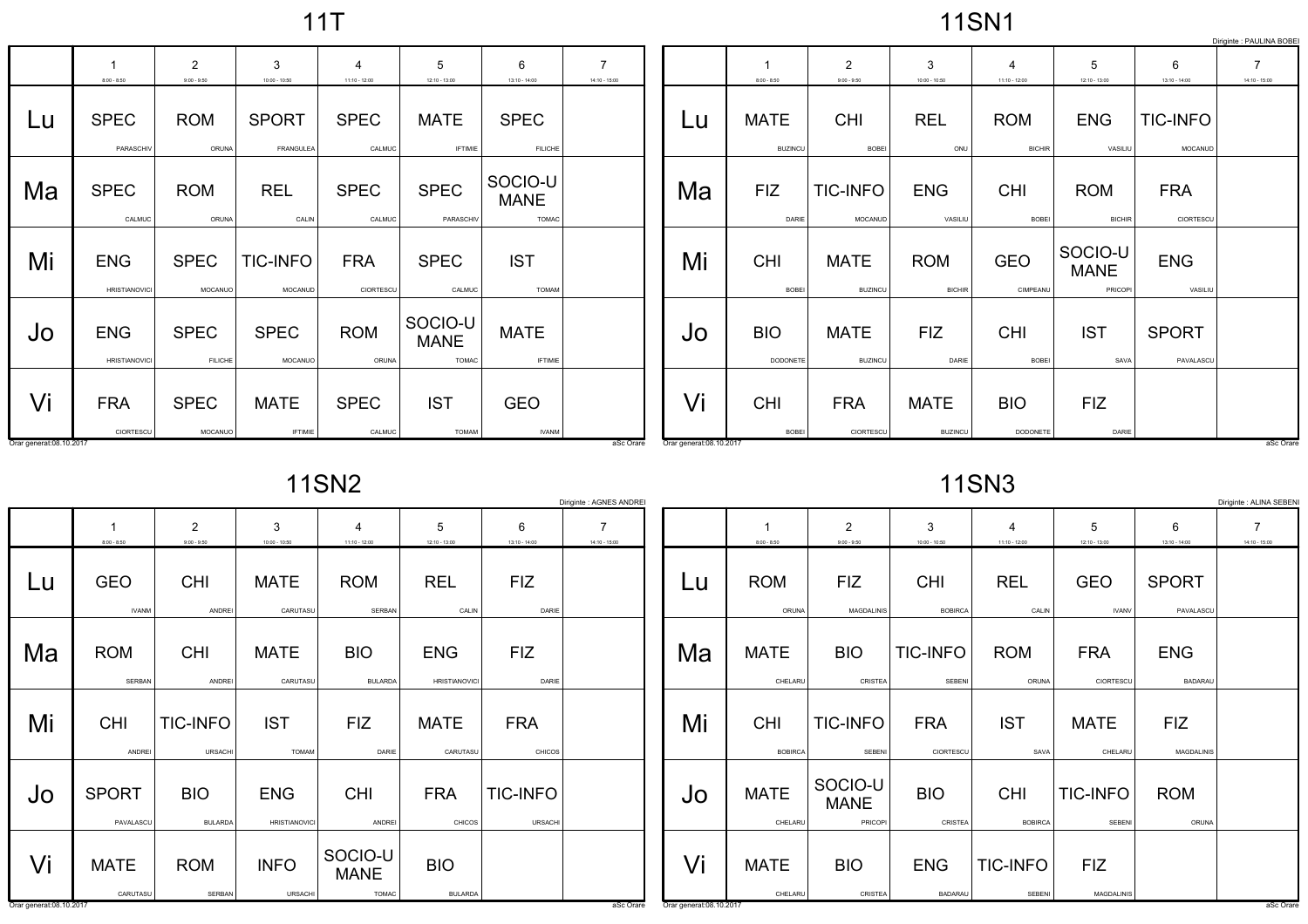|  |  | <b>11SN4</b> |  |  |
|--|--|--------------|--|--|
|--|--|--------------|--|--|

|                         | Diriginte : SIMONA BIRSAN<br>Diriginte : MIHAELA TOMA |                                 |                             |                                   |                              |                                        |                                   |                         |                              |                                 |                       |                                   |                             |                                   |                                   |
|-------------------------|-------------------------------------------------------|---------------------------------|-----------------------------|-----------------------------------|------------------------------|----------------------------------------|-----------------------------------|-------------------------|------------------------------|---------------------------------|-----------------------|-----------------------------------|-----------------------------|-----------------------------------|-----------------------------------|
|                         | $8:00 - 8:50$                                         | $\overline{2}$<br>$9:00 - 9:50$ | 3<br>$10:00 - 10:50$        | $\overline{4}$<br>$11:10 - 12:00$ | 5<br>12:10 - 13:00           | 6<br>$13:10 - 14:00$                   | $\overline{7}$<br>$14:10 - 15:00$ |                         | $8:00 - 8:50$                | $\overline{2}$<br>$9:00 - 9:50$ | 3<br>$10:00 - 10:50$  | $\overline{4}$<br>$11:10 - 12:00$ | 5<br>$12:10 - 13:00$        | 6<br>$13:10 - 14:00$              | $\overline{7}$<br>$14:10 - 15:00$ |
| Lu                      | <b>TIC-INFO</b><br><b>URSACHI</b>                     | <b>MATE</b><br>PAGU             | <b>GEO</b><br><b>IVANM</b>  | <b>FIZ</b><br>BARBARASA           | <b>BIO</b><br>DODONETE       | SOCIO-U<br><b>MANE</b><br><b>TOMAC</b> |                                   | Lu                      | <b>MATE</b><br>PAGU          | <b>BIO</b><br>CRISTEA           | <b>CHI</b><br>ANDREI  | <b>ROM</b><br><b>BIRSAN</b>       | <b>TIC-INFO</b><br>DORNEANU | <b>ENG</b><br><b>BADARAU</b>      |                                   |
| Ma                      | <b>BIO</b><br>DODONETE                                | <b>MATE</b><br>PAGU             | <b>ROM</b><br><b>STOICA</b> | <b>CHI</b><br>MOCANU              | <b>SPORT</b><br>FRANGULEA    |                                        |                                   | Ma                      | <b>ROM</b><br><b>BIRSAN</b>  | <b>ENG</b><br><b>BADARAU</b>    | <b>MATE</b><br>PAGU   | <b>BIO</b><br>CRISTEA             | <b>CHI</b><br>ANDREI        | <b>FIZ</b><br>BARBARASA           |                                   |
| Mi                      | <b>IST</b><br><b>TOMAM</b>                            | <b>FIZ</b><br><b>BARBARASA</b>  | <b>MATE</b><br>PAGU         | <b>TIC-INFO</b><br><b>URSACHI</b> | <b>ENG</b><br><b>BADARAU</b> | <b>ROM</b><br><b>STOICA</b>            |                                   | Mi                      | <b>BIO</b><br><b>CRISTEA</b> | <b>SPORT</b><br>PAVALASCU       | <b>FRA</b><br>CHIFANI | <b>REL</b><br>CALIN               | <b>ROM</b><br><b>BIRSAN</b> | <b>FIZ</b><br><b>BARBARASA</b>    |                                   |
| Jo                      | <b>ROM</b><br><b>STOICA</b>                           | <b>FRA</b><br><b>BOBOC</b>      | <b>MATE</b><br>PAGU         | <b>ENG</b><br><b>BADARAU</b>      | <b>CHI</b><br>MOCANU         | <b>BIO</b><br>DODONETE                 |                                   | Jo                      | <b>FIZ</b><br>BARBARASA      | <b>MATE</b><br>PAGU             | <b>FRA</b><br>CHIFANI | <b>ROM</b><br><b>BIRSAN</b>       | <b>GEO</b><br><b>IVANM</b>  |                                   |                                   |
| Vi                      | <b>REL</b><br>ONU                                     | <b>IST</b><br><b>TOMAM</b>      | <b>ROM</b><br><b>STOICA</b> | <b>FRA</b><br><b>BOBOC</b>        | <b>CHI</b><br>MOCANU         | <b>FIZ</b><br><b>BARBARASA</b>         |                                   | Vi                      | <b>IST</b><br><b>TOMAM</b>   | <b>ROM</b><br><b>BIRSAN</b>     | <b>MATE</b><br>PAGU   | <b>CHI</b><br>ANDREI              | <b>TIC-INFO</b><br>DORNEANU | SOCIO-U<br><b>MANE</b><br>PRICOPI |                                   |
| Orar generat:08.10.2017 |                                                       |                                 |                             |                                   |                              |                                        | aSc Orare                         | Orar generat:08.10.2017 |                              |                                 |                       |                                   |                             |                                   | aSc Orare                         |

11MI1

|                               | Diriginte : IOAN ADAM<br>Diriginte : BOGDAN MOCANL |                                 |                          |                                   |                           |                               |                                   |                                |                                    |                                    |                              |                                        |                               |                             |                                   |
|-------------------------------|----------------------------------------------------|---------------------------------|--------------------------|-----------------------------------|---------------------------|-------------------------------|-----------------------------------|--------------------------------|------------------------------------|------------------------------------|------------------------------|----------------------------------------|-------------------------------|-----------------------------|-----------------------------------|
|                               | -1<br>$8:00 - 8:50$                                | $\overline{2}$<br>$9:00 - 9:50$ | 3<br>$10:00 - 10:50$     | $\overline{4}$<br>$11:10 - 12:00$ | 5<br>$12:10 - 13:00$      | 6<br>$13:10 - 14:00$          | $\overline{7}$<br>$14:10 - 15:00$ |                                | $8:00 - 8:50$                      | $\overline{2}$<br>$9:00 - 9:50$    | 3<br>$10:00 - 10:50$         | $\overline{4}$<br>$11:10 - 12:00$      | 5<br>$12:10 - 13:00$          | 6<br>$13:10 - 14:00$        | $\overline{7}$<br>$14:10 - 15:00$ |
| Lu                            | <b>IST</b><br>SAVA                                 | <b>INFO</b><br>URSACHI          | <b>MATE</b><br>MIRONESCU | <b>FRA</b><br>CHICOS              | <b>FIZ</b><br>ADAM        | <b>INFO</b><br>URSACHI        |                                   | Lu                             | <b>REL</b><br>SIMION               | <b>FRA</b><br><b>BOBOC</b>         | <b>FIZ</b><br><b>IRIMIA</b>  | <b>MATE</b><br><b>HUIBAN</b>           | <b>CHI</b><br>RUSU            | <b>IST</b><br>URSU          |                                   |
| Ma                            | <b>FRA</b><br>CHICOS                               | <b>MATE</b><br>MIRONESCU        | <b>FIZ</b><br>ADAM       | <b>ENG</b><br><b>BADARAU</b>      | <b>SPORT</b><br>PAVALASCU | <b>ROM</b><br>RADU            |                                   | Ma                             | <b>GEO</b><br><b>IVANM</b>         | <b>ROM</b><br><b>STOICA</b>        | <b>BIO</b><br><b>BULARDA</b> | SOCIO-U<br><b>MANE</b><br><b>TOMAC</b> | <b>INFO</b><br><b>MOCANUB</b> | <b>FIZ</b><br><b>IRIMIA</b> |                                   |
| Mi                            | <b>REL</b><br>CALIN                                | <b>FIZ</b><br>ADAM              | <b>ROM</b><br>RADU       | <b>CHI</b><br>ANDREI              | <b>MATE</b><br>MIRONESCU  | <b>INFO</b><br><b>URSACHI</b> |                                   | Mi                             | <b>INFO</b><br><b>MOCANUB</b>      | <b>ENG</b><br><b>HRISTIANOVICI</b> | <b>MATE</b>                  | <b>HUIBAN</b>                          | <b>ROM</b><br><b>STOICA</b>   | <b>SPORT</b><br>FRANGULEA   |                                   |
| Jo                            | <b>MATE</b><br>MIRONESCU                           | <b>BIO</b><br>DODONETE          | <b>ENG</b><br>BADARAU    | <b>INFO</b>                       | URSACHI                   | <b>FIZ</b><br>ADAM            |                                   | Jo                             | <b>FRA</b><br><b>BOBOC</b>         | <b>MATE</b><br><b>HUIBAN</b>       | <b>FIZ</b><br><b>IRIMIA</b>  | <b>ROM</b><br><b>STOICA</b>            |                               | <b>INFO</b><br>MOCANUB      |                                   |
| Vi<br>Orar generat:08.10.2017 | SOCIO-U<br><b>MANE</b><br>GANCEANU                 | <b>GEO</b><br><b>IVANM</b>      | <b>MATE</b><br>MIRONESCU | <b>INFO</b><br>URSACHI            | <b>ROM</b><br>RADU        |                               | aSc Orare                         | Vi<br>Orar generat: 08.10.2017 | <b>ENG</b><br><b>HRISTIANOVICI</b> | <b>BIO</b><br><b>BULARDA</b>       | <b>MATE</b><br>HUIBAN        | <b>INFO</b><br><b>MOCANUB</b>          | <b>INFO</b><br><b>MOCANUB</b> |                             | aSc Orare                         |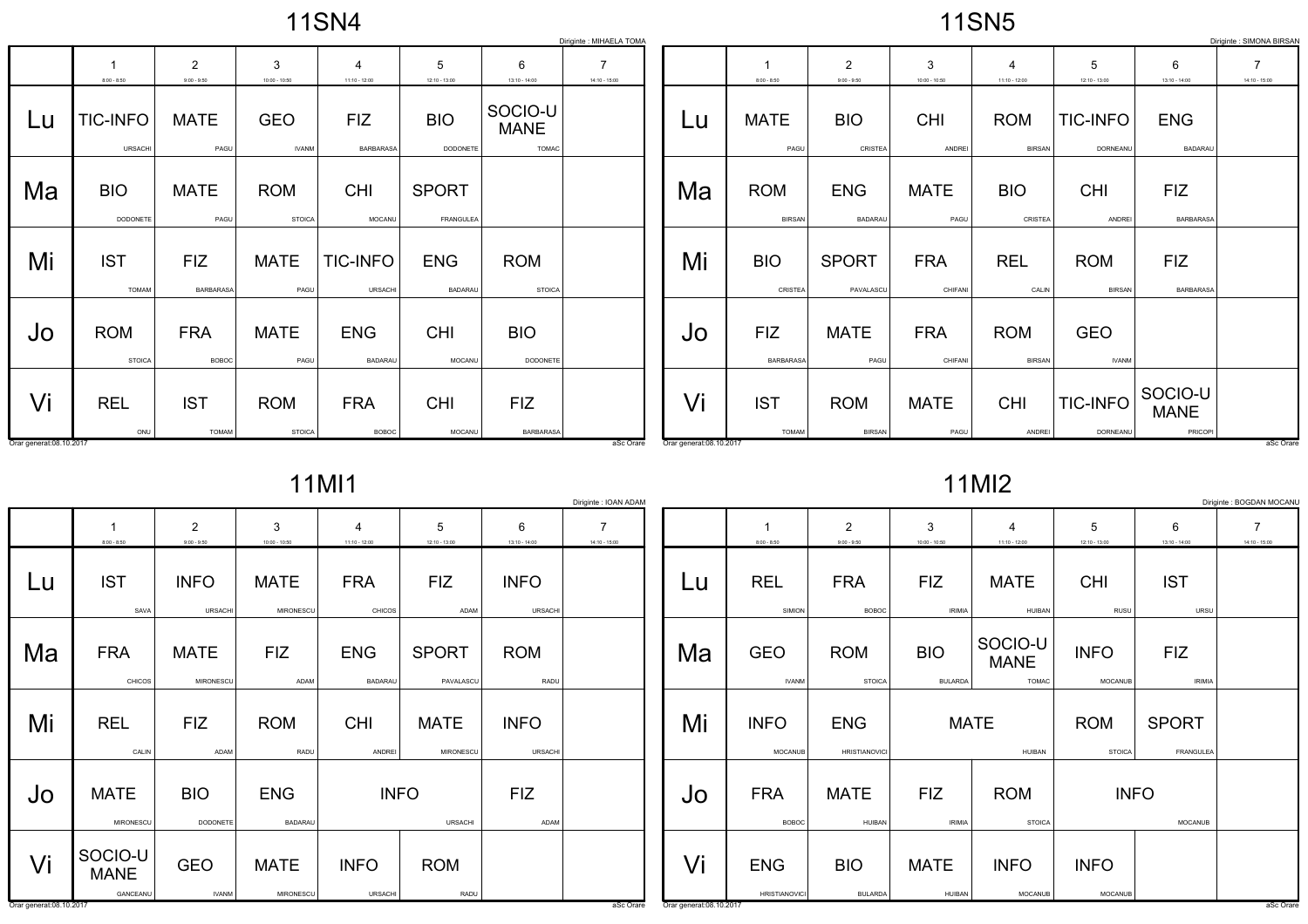11F1

11F2

|                         | Diriginte : MIRELA GRAMA<br>Diriginte : CRINA ORUNA |                                 |                         |                                   |                         |                                 |                                   |                          |                                        |                                 |                                    |                                    |                              |                              |                                   |
|-------------------------|-----------------------------------------------------|---------------------------------|-------------------------|-----------------------------------|-------------------------|---------------------------------|-----------------------------------|--------------------------|----------------------------------------|---------------------------------|------------------------------------|------------------------------------|------------------------------|------------------------------|-----------------------------------|
|                         | $8:00 - 8:50$                                       | $\overline{2}$<br>$9:00 - 9:50$ | 3<br>$10:00 - 10:50$    | $\overline{4}$<br>$11:10 - 12:00$ | 5<br>$12:10 - 13:00$    | 6<br>$13:10 - 14:00$            | $\overline{7}$<br>$14:10 - 15:00$ |                          | $8:00 - 8:50$                          | $\overline{2}$<br>$9:00 - 9:50$ | 3<br>$10:00 - 10:50$               | $\overline{4}$<br>$11:10 - 12:00$  | 5<br>$12:10 - 13:00$         | 6<br>$13:10 - 14:00$         | $\overline{7}$<br>$14:10 - 15:00$ |
| Lu                      | <b>CHI</b><br>RUSU                                  | <b>IST</b><br>SAVA              | <b>ENG</b><br>VASILIU   | <b>REL</b><br>SIMION              | <b>ROM</b><br>LUCHIANOV |                                 |                                   | Lu                       | <b>ENG</b><br><b>HRISTIANOVIC</b>      | <b>TIC-INFO</b><br>DORNEANU     | <b>ROM</b><br>ORUNA                | LAT<br><b>TOFAN</b>                | <b>GEO</b><br><b>ISTRATE</b> | <b>CHI</b><br>RUSU           |                                   |
| Ma                      | <b>ROM</b><br>LUCHIANOV                             | <b>ENG</b><br>VASILIU           | <b>GEO</b><br>CIMPEANU  | <b>IST</b><br>SAVA                | LAT<br><b>TOFAN</b>     | SOCIO-U<br><b>MANE</b><br>GRAMA |                                   | Ma                       | SOCIO-U<br><b>MANE</b><br><b>TOMAC</b> | <b>FRA</b><br>MANCIU            | ED.ART<br>FORTU                    | <b>ENG</b><br><b>HRISTIANOVICI</b> | <b>IST</b><br><b>TOMAM</b>   | <b>ROM</b><br>ORUNA          |                                   |
| Mi                      | <b>ROM</b><br>LUCHIANOV                             | <b>GEO</b><br>CIMPEANU          | <b>CHI</b><br>RUSU      | <b>ENG</b><br>VASILIU             | <b>FRA</b><br>MANCIU    | ED.ART<br>FORTU                 |                                   | Mi                       | <b>ROM</b><br>ORUNA                    | <b>FRA</b><br>MANCIU            | <b>ENG</b><br><b>HRISTIANOVICI</b> | <b>ROM</b><br>ORUNA                | LAT<br><b>TOFAN</b>          | <b>GEO</b><br><b>ISTRATE</b> |                                   |
| Jo                      | <b>IST</b><br>SAVA                                  | <b>FRA</b><br>MANCIU            | <b>ROM</b><br>LUCHIANOV | SOCIO-U<br><b>MANE</b><br>GRAMA   | <b>ROM</b><br>LUCHIANOV | LAT<br><b>TOFAN</b>             |                                   | Jo                       | SOCIO-U<br><b>MANE</b><br><b>TOMAC</b> | <b>ROM</b><br>ORUNA             | <b>IST</b><br><b>TOMAM</b>         | <b>ENG</b><br><b>HRISTIANOVICI</b> | <b>GEO</b><br><b>ISTRATE</b> | <b>FRA</b><br>MANCIU         |                                   |
| Vi                      | SOCIO-U<br><b>MANE</b><br>GRAMA                     | <b>ROM</b><br>LUCHIANOV         | <b>ENG</b><br>VASILIU   | <b>TIC-INFO</b><br>DORNEANU       | <b>FRA</b><br>MANCIU    | <b>SPORT</b><br>FRANGULEA       |                                   | Vi                       | <b>ROM</b><br>ORUNA                    | <b>REL</b><br>CALIN             | <b>IST</b><br><b>TOMAM</b>         | <b>ENG</b><br><b>HRISTIANOVICI</b> | <b>SPORT</b><br>FRANGULEA    |                              | aSc Orare                         |
| Orar generat:08.10.2017 |                                                     |                                 |                         |                                   |                         |                                 | aSc Orare                         | Orar generat: 08.10.2017 |                                        |                                 |                                    |                                    |                              |                              |                                   |

11SS1

| 11SS2 |  |
|-------|--|
|-------|--|

|                         | Diriginte : COSTICA TOMA               |                                        |                             |                                            |                                        |                            |                                   |                         |                              |                                 |                              |                              |                                 |                                        |                                   |
|-------------------------|----------------------------------------|----------------------------------------|-----------------------------|--------------------------------------------|----------------------------------------|----------------------------|-----------------------------------|-------------------------|------------------------------|---------------------------------|------------------------------|------------------------------|---------------------------------|----------------------------------------|-----------------------------------|
|                         | $8:00 - 8:50$                          | $\overline{2}$<br>$9:00 - 9:50$        | 3<br>$10:00 - 10:50$        | $\overline{\mathbf{4}}$<br>$11:10 - 12:00$ | 5<br>$12:10 - 13:00$                   | 6<br>$13:10 - 14:00$       | $\overline{7}$<br>$14:10 - 15:00$ |                         | $8:00 - 8:50$                | $\overline{2}$<br>$9:00 - 9:50$ | 3<br>$10:00 - 10:50$         | $11:10 - 12:00$              | 5<br>$12:10 - 13:00$            | 6<br>$13:10 - 14:00$                   | $\overline{7}$<br>$14:10 - 15:00$ |
| Lu                      | <b>SPORT</b><br>FRANGULEA              | SOCIO-U<br><b>MANE</b><br><b>TOMAC</b> | <b>ROM</b><br><b>STOICA</b> | <b>GEO</b><br><b>IVANV</b>                 | <b>FRA</b><br>CHIFANI                  | <b>ENG</b><br>SARAGEA      |                                   | Lu                      | <b>TIC-INFO</b><br>DORNEANU  | <b>REL</b><br>CALIN             | <b>GEO</b><br>CIMPEANU       | <b>ENG</b><br><b>BADARAL</b> | <b>IST</b><br>STEGARU           | SOCIO-U<br><b>MANE</b><br><b>GRAMA</b> |                                   |
| Ma                      | <b>MATE</b><br><b>BUZINCU</b>          | <b>GEO</b><br><b>IVANV</b>             | <b>TIC-INFO</b><br>MOCANUB  | <b>ROM</b><br><b>STOICA</b>                | SOCIO-U<br><b>MANE</b><br><b>TOMAC</b> | <b>IST</b><br><b>TOMAM</b> |                                   | Ma                      | <b>MATE</b><br>MIRONESCU     | <b>ROM</b><br><b>BIRSAN</b>     | <b>ENG</b><br><b>BADARAU</b> | <b>GEO</b><br>CIMPEANU       | SOCIO-U<br><b>MANE</b><br>GRAMA | <b>IST</b><br><b>STEGARU</b>           |                                   |
| Mi                      | SOCIO-U<br><b>MANE</b><br><b>TOMAC</b> | <b>IST</b><br><b>TOMAM</b>             | ED.ART<br>FORTU             | <b>ENG</b><br>SARAGEA                      | <b>MATE</b><br><b>BUZINCU</b>          | <b>GEO</b><br><b>IVANV</b> |                                   | Mi                      | <b>GEO</b><br>CIMPEANU       | <b>IST</b><br>STEGARU           | <b>ROM</b><br><b>BIRSAN</b>  | <b>FRA</b><br><b>BOBOC</b>   | ED.ART<br>FORTU                 | <b>MATE</b><br>MIRONESCU               |                                   |
| Jo                      | <b>FRA</b><br>CHIFANI                  | <b>ROM</b><br><b>STOICA</b>            | <b>GEO</b><br><b>IVANV</b>  | SOCIO-U<br><b>MANE</b><br><b>TOMAC</b>     | <b>IST</b><br><b>TOMAM</b>             | <b>ENG</b><br>SARAGEA      |                                   | Jo                      | <b>BIO</b><br><b>BULARDA</b> | <b>SPORT</b><br>PAVALASCU       | <b>ROM</b><br><b>BIRSAN</b>  | <b>TIC-INFO</b><br>DORNEANU  | SOCIO-U<br><b>MANE</b><br>GRAMA | <b>IST</b><br>STEGARU                  |                                   |
| Vi                      | <b>SPORT</b>                           | <b>REL</b>                             | <b>TIC-INFO</b>             | <b>IST</b>                                 | SOCIO-U<br><b>MANE</b>                 |                            |                                   | Vi                      | <b>ROM</b>                   | <b>IST</b>                      | SOCIO-U<br><b>MANE</b>       | <b>ENG</b>                   | <b>FRA</b>                      |                                        |                                   |
| Orar generat:08.10.2017 | FRANGULEA                              | SIMION                                 | MOCANUE                     | <b>TOMAM</b>                               | <b>TOMAC</b>                           |                            | aSc Orare                         | Orar generat:08.10.2017 | <b>BIRSAN</b>                | STEGARU                         | GRAMA                        | <b>BADARAU</b>               | <b>BOBOC</b>                    |                                        | aSc Orare                         |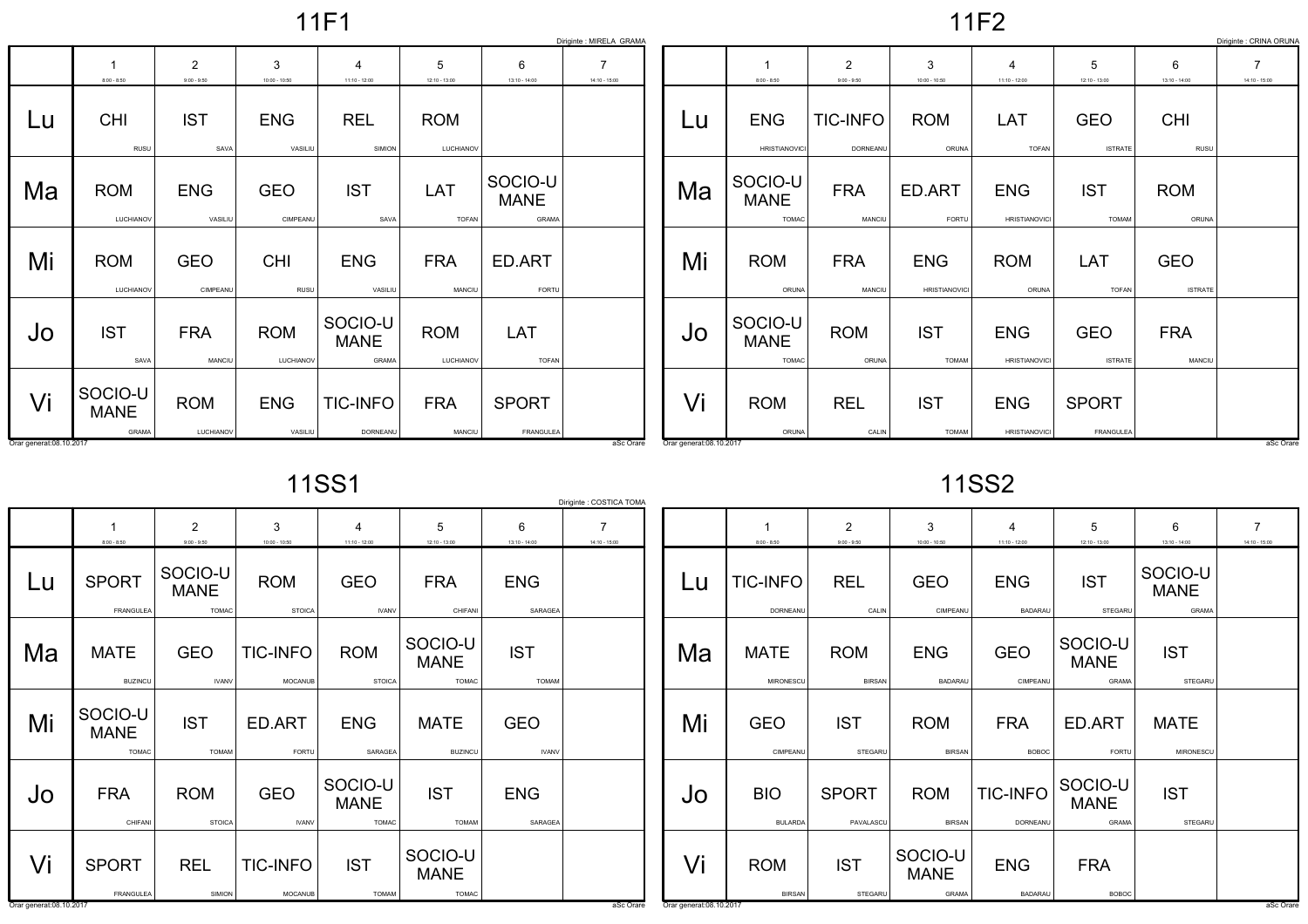12E

12T

|                         | Diriginte : MARIANA IVAN      |                                 |                               |                              |                                 |                               |                                   |                         |                             |                                 |                                 |                                     |                               |                               |                                   |
|-------------------------|-------------------------------|---------------------------------|-------------------------------|------------------------------|---------------------------------|-------------------------------|-----------------------------------|-------------------------|-----------------------------|---------------------------------|---------------------------------|-------------------------------------|-------------------------------|-------------------------------|-----------------------------------|
|                         | $8:00 - 8:50$                 | $\overline{2}$<br>$9:00 - 9:50$ | 3<br>$10:00 - 10:50$          | $11:10 - 12:00$              | 5<br>$12:10 - 13:00$            | 6<br>$13:10 - 14:00$          | $\overline{7}$<br>$14:10 - 15:00$ |                         | $8:00 - 8:50$               | $\overline{2}$<br>$9:00 - 9:50$ | 3<br>$10:00 - 10:50$            | $\boldsymbol{4}$<br>$11:10 - 12:00$ | 5<br>$12:10 - 13:00$          | 6<br>$13:10 - 14:00$          | $\overline{7}$<br>$14:10 - 15:00$ |
| Lu                      | <b>SPEC</b><br>MOCANUO        | <b>SPEC</b><br><b>FILICHE</b>   | <b>MATE</b><br>HUIBAN         | <b>GEO</b><br><b>ISTRATE</b> | <b>FRA</b><br>MANCIU            | <b>SPORT</b><br>MOZARA        |                                   | Lu                      | <b>ROM</b><br><b>DOBREA</b> | <b>SPEC</b><br>MOCANUO          | <b>REL</b><br>CALIN             | <b>MATE</b><br><b>BUZINCU</b>       | <b>SPEC</b><br>PARASCHIV      | <b>IST</b><br>SAVA            |                                   |
| Ma                      | <b>ENG</b><br><b>VIRVOREA</b> | SOCIO-U<br><b>MANE</b><br>GRAMA | <b>IST</b><br>STEGARL         | <b>ROM</b><br><b>BICHIR</b>  | <b>SPEC</b><br>MOCANUO          | <b>SPEC</b><br>APOSTL         |                                   | Ma                      | <b>SPEC</b><br>MOCANUO      | <b>SPEC</b><br>CALMUC           | SOCIO-U<br><b>MANE</b><br>GRAMA | <b>SPEC</b><br>MOCANUC              | <b>MATE</b><br><b>BUZINCU</b> | <b>ROM</b><br><b>DOBREA</b>   |                                   |
| Mi                      | <b>MATE</b><br><b>HUIBAN</b>  | <b>SPEC</b><br><b>FILICHE</b>   | <b>SPEC</b><br><b>FILICHE</b> | <b>ROM</b><br><b>BICHIR</b>  | SOCIO-U<br><b>MANE</b><br>GRAMA | <b>SPEC</b><br><b>FILICHE</b> |                                   | Mi                      | <b>GEO</b><br><b>IVANM</b>  | <b>SPORT</b><br>FRANGULEA       | <b>FRA</b><br>MANCIU            | <b>ROM</b><br><b>DOBREA</b>         | <b>SPEC</b><br>PARASCHIV      | <b>MATE</b><br><b>BUZINCU</b> |                                   |
| Jo                      | <b>SPEC</b><br>APOSTU         | <b>SPEC</b><br>APOSTU           | <b>GEO</b><br><b>ISTRATE</b>  | <b>MATE</b><br>HUIBAN        | <b>SPEC</b><br>PARASCHIV        | <b>ENG</b><br><b>VIRVOREA</b> |                                   | Jo                      | <b>SPEC</b><br>MOCANUO      | SOCIO-U<br><b>MANE</b><br>GRAMA | <b>FRA</b><br>MANCIU            | <b>SPEC</b><br>CALMUC               | <b>ENG</b><br>SARAGEA         | <b>GEO</b><br><b>IVANM</b>    |                                   |
| Vi                      | <b>ROM</b><br><b>BICHIR</b>   | <b>MATE</b><br>HUIBAN           | <b>REL</b><br>ONU             | <b>TIC-INFO</b><br>MOCANUD   | <b>SPEC</b><br>PARASCHIV        | <b>FRA</b><br>MANCIU          |                                   | Vi                      | <b>TIC-INFO</b><br>MOCANUD  | <b>ENG</b><br>SARAGEA           | <b>SPEC</b><br>CALMUC           | <b>GEO</b><br><b>IVANM</b>          | <b>SPEC</b><br>CALMUC         | <b>SPEC</b><br>CALMUC         |                                   |
| Orar generat:08.10.2017 |                               |                                 |                               |                              |                                 |                               | aSc Orare                         | Orar generat:08.10.2017 |                             |                                 |                                 |                                     |                               |                               | aSc Orare                         |

12SN1

12SN2

|                         | Diriginte : GEANI DARIE<br>Diriginte : MARIA MOCANU |                                   |                            |                                   |                              |                              |                                   |                          |                                   |                                 |                                   |                              |                              |                       |                                   |
|-------------------------|-----------------------------------------------------|-----------------------------------|----------------------------|-----------------------------------|------------------------------|------------------------------|-----------------------------------|--------------------------|-----------------------------------|---------------------------------|-----------------------------------|------------------------------|------------------------------|-----------------------|-----------------------------------|
|                         | $8:00 - 8:50$                                       | $\overline{2}$<br>$9:00 - 9:50$   | 3<br>$10:00 - 10:50$       | $\overline{4}$<br>$11:10 - 12:00$ | 5<br>$12:10 - 13:00$         | 6<br>$13:10 - 14:00$         | $\overline{7}$<br>$14:10 - 15:00$ |                          | $8:00 - 8:50$                     | $\overline{2}$<br>$9:00 - 9:50$ | 3<br>$10:00 - 10:50$              | 4<br>$11:10 - 12:00$         | 5<br>12:10 - 13:00           | 6<br>$13:10 - 14:00$  | $\overline{7}$<br>$14:10 - 15:00$ |
| Lu                      | <b>BIO</b><br>CRISTEA                               | SOCIO-U<br><b>MANE</b><br>PRICOPI | <b>ROM</b><br>RADU         | <b>MATE</b><br>MIRONESCU          | <b>FRA</b><br><b>BOBOC</b>   | <b>CHI</b><br>MOCANU         |                                   | Lu                       | <b>ENG</b><br>VIRVOREA            | <b>ROM</b><br><b>STOICA</b>     | SOCIO-U<br><b>MANE</b><br>PRICOPI | <b>FIZ</b><br>DARIE          | <b>BIO</b><br><b>BULARDA</b> | <b>MATE</b><br>CANEPA |                                   |
| Ma                      | <b>CHI</b><br>MOCANU                                | <b>ENG</b><br><b>ACSINTE</b>      | <b>GEO</b><br><b>IVANM</b> | <b>MATE</b><br>MIRONESCU          | <b>ROM</b><br>RADU           | <b>FIZ</b><br>ADAM           |                                   | Ma                       | <b>TIC-INFO</b><br><b>MOCANUB</b> | <b>SPORT</b><br><b>MOZARA</b>   | <b>MATE</b><br>CANEPA             | <b>FIZ</b><br>DARIE          | <b>ROM</b><br><b>STOICA</b>  | <b>FRA</b><br>CHIFANI |                                   |
| Mi                      | <b>MATE</b><br>MIRONESCU                            | <b>BIO</b><br>CRISTEA             | <b>SPORT</b><br>FRANGULEA  | <b>FIZ</b><br>ADAM                | <b>ROM</b><br>RADU           |                              |                                   | Mi                       | <b>FRA</b><br>CHIFANI             | <b>CHI</b><br>BOBEI             | <b>REL</b><br>CALIN               | <b>ROM</b><br><b>STOICA</b>  | <b>BIO</b><br><b>BULARDA</b> | <b>MATE</b><br>CANEPA |                                   |
| Jo                      | <b>CHI</b><br>MOCANU                                | <b>CHI</b><br>MOCANU              | <b>FRA</b><br><b>BOBOC</b> | <b>FIZ</b><br>ADAM                | <b>ENG</b><br><b>ACSINTE</b> | <b>IST</b><br><b>NECHITA</b> |                                   | JO                       | <b>MATE</b><br>CANEPA             | <b>FIZ</b><br>DARIE             | <b>ROM</b><br><b>STOICA</b>       | <b>IST</b><br>STEGARU        | <b>ENG</b><br>VIRVOREA       | <b>CHI</b><br>BOBEI   |                                   |
| Vi                      | <b>REL</b><br>CALIN                                 | <b>ROM</b><br>RADU                | <b>BIO</b><br>CRISTEA      | <b>CHI</b><br>MOCANU              | <b>MATE</b><br>MIRONESCU     | <b>TIC-INFO</b><br>URSACHI   |                                   | Vi                       | <b>MATE</b><br>CANEPA             | <b>CHI</b><br>BOBEI             | <b>FIZ</b><br>DARIE               | <b>BIO</b><br><b>BULARDA</b> | <b>GEO</b><br>CIMPEANU       |                       |                                   |
| Orar generat:08.10.2017 |                                                     |                                   |                            |                                   |                              |                              | aSc Orare                         | Orar generat: 08.10.2017 |                                   |                                 |                                   |                              |                              |                       | aSc Orare                         |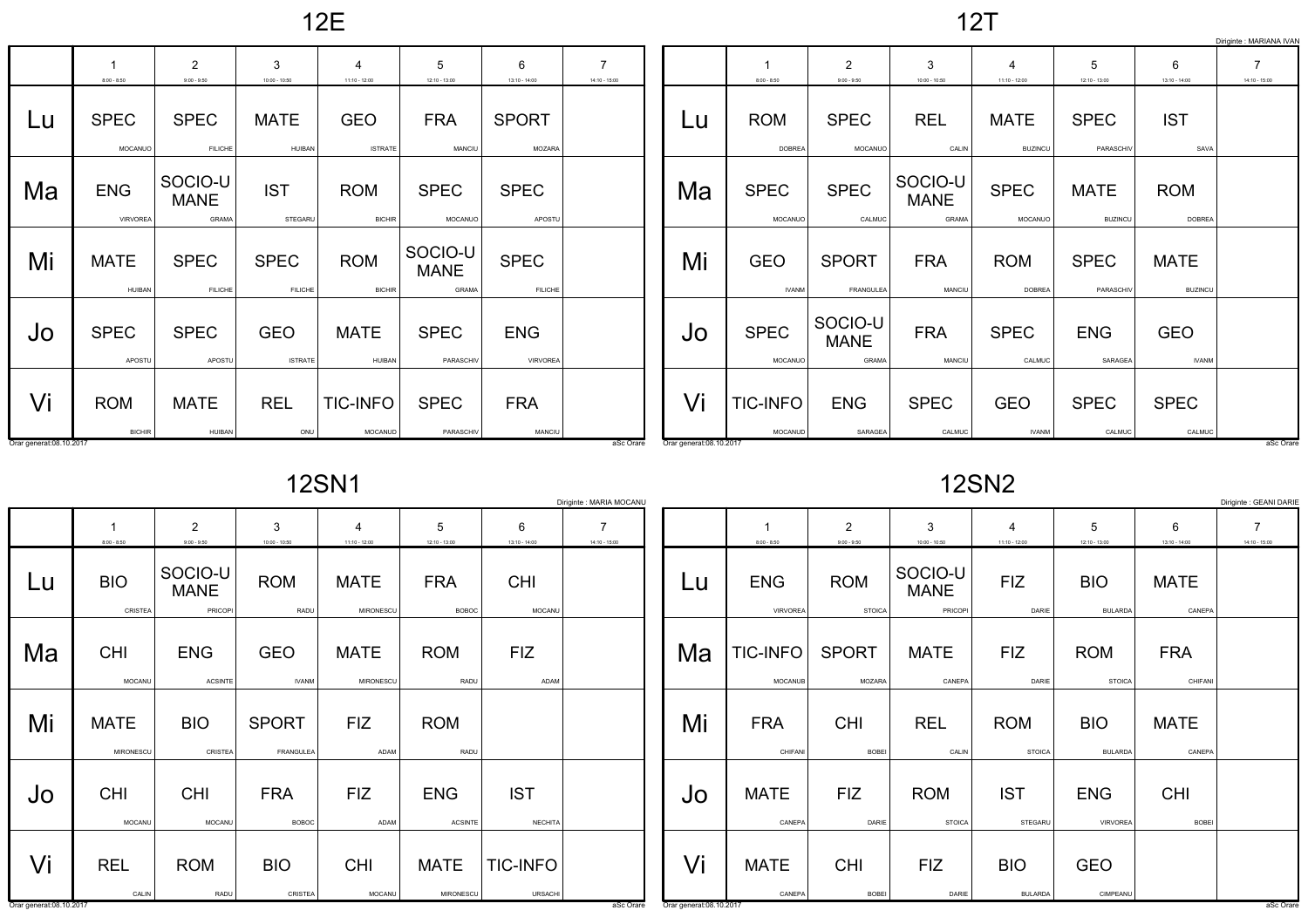| $\overline{\phantom{a}}$ | 2SN <sub>3</sub> |  |  |
|--------------------------|------------------|--|--|
|--------------------------|------------------|--|--|

|                         | Diriginte : IONEL SERBAN<br>Diriginte : ALINA CRISTEA |                                 |                                 |                                    |                            |                                    |                      |                          |                            |                                 |                            |                            |                          |                             |                      |
|-------------------------|-------------------------------------------------------|---------------------------------|---------------------------------|------------------------------------|----------------------------|------------------------------------|----------------------|--------------------------|----------------------------|---------------------------------|----------------------------|----------------------------|--------------------------|-----------------------------|----------------------|
|                         | $8:00 - 8:50$                                         | $\overline{2}$<br>$9:00 - 9:50$ | 3<br>$10:00 - 10:50$            | 4<br>$11:10 - 12:00$               | 5<br>12:10 - 13:00         | 6<br>$13:10 - 14:00$               | 7<br>$14:10 - 15:00$ |                          | $8:00 - 8:50$              | $\overline{2}$<br>$9:00 - 9:50$ | 3<br>$10:00 - 10:50$       | $11:10 - 12:00$            | 5<br>$12:10 - 13:00$     | 6<br>$13:10 - 14:00$        | 7<br>$14:10 - 15:00$ |
| Lu                      | <b>CHI</b><br><b>BOBIRCA</b>                          | <b>FIZ</b><br>DARIE             | SOCIO-U<br><b>MANE</b><br>GRAMA | <b>ROM</b><br><b>DOBREA</b>        | <b>TIC-INFO</b><br>MOCANUD | <b>MATE</b><br><b>IFTIMIE</b>      |                      | Lu                       | <b>FRA</b><br><b>BOBOC</b> | <b>ROM</b><br>SERBAN            | <b>BIO</b>                 | CRISTEA                    | <b>MATE</b><br>MIRONESCL | <b>CHI</b><br>ANDREI        |                      |
| Ma                      | <b>FRA</b><br><b>BOBOC</b>                            | <b>FIZ</b><br>DARIE             | <b>ROM</b><br><b>DOBREA</b>     | <b>MATE</b><br><b>IFTIMIE</b>      | <b>SPORT</b><br>MOZARA     | <b>BIO</b><br>CRISTEA              |                      | Ma                       | <b>ENG</b><br>VASILIU      | <b>ROM</b><br><b>SERBAN</b>     | <b>FRA</b><br><b>BOBOC</b> | <b>REL</b><br>CALIN        | <b>MATE</b><br>MIRONESCL | <b>CHI</b><br>ANDREI        |                      |
| Mi                      | <b>ROM</b><br><b>DOBREA</b>                           | <b>FRA</b><br><b>BOBOC</b>      | <b>BIO</b><br>CRISTEA           | <b>ENG</b><br><b>HRISTIANOVICI</b> | <b>GEO</b><br><b>IVANV</b> | <b>MATE</b><br><b>IFTIMIE</b>      |                      | Mi                       | <b>FIZ</b><br>BARBARASA    | <b>SPORT</b><br>MOZARA          | <b>MATE</b><br>MIRONESCL   | <b>GEO</b><br><b>IVANV</b> | <b>ROM</b><br>SERBAN     | <b>IST</b><br>URSU          |                      |
| Jo                      | <b>ROM</b><br><b>DOBREA</b>                           | <b>MATE</b><br><b>IFTIMIE</b>   | <b>CHI</b><br><b>BOBIRCA</b>    | <b>BIO</b>                         | CRISTEA                    |                                    |                      | Jo                       | <b>BIO</b><br>CRISTEA      | <b>FIZ</b><br><b>BARBARASA</b>  | <b>CHI</b><br>ANDREI       | <b>ROM</b><br>SERBAN       | <b>ENG</b><br>VASILIU    | <b>TIC-INFO</b><br>DORNEANU |                      |
| Vi                      | <b>CHI</b><br><b>BOBIRCA</b>                          | <b>FIZ</b><br>DARIE             | <b>IST</b><br>URSU              | <b>MATE</b><br><b>IFTIMIE</b>      | <b>REL</b><br>CALIN        | <b>ENG</b><br><b>HRISTIANOVICI</b> |                      | Vi                       | <b>BIO</b><br>CRISTEA      | SOCIO-U<br><b>MANE</b><br>GRAMA | <b>ROM</b><br>SERBAN       | <b>MATE</b><br>MIRONESCU   | <b>FIZ</b><br>BARBARASA  |                             |                      |
| Orar generat:08.10.2017 |                                                       |                                 |                                 |                                    |                            |                                    | aSc Orare            | Orar generat: 08.10.2017 |                            |                                 |                            |                            |                          |                             | aSc Orare            |

12SN5

12MI1

|                         | Diriginte : MIHAI BULARDA<br>Diriginte : LIUDMILA CHELARL |                                 |                              |                                            |                              |                            |                                   |                         |                              |                                 |                             |                                   |                             |                               |                                   |
|-------------------------|-----------------------------------------------------------|---------------------------------|------------------------------|--------------------------------------------|------------------------------|----------------------------|-----------------------------------|-------------------------|------------------------------|---------------------------------|-----------------------------|-----------------------------------|-----------------------------|-------------------------------|-----------------------------------|
|                         | $8:00 - 8:50$                                             | $\overline{2}$<br>$9:00 - 9:50$ | 3<br>$10:00 - 10:50$         | $\overline{\mathbf{4}}$<br>$11:10 - 12:00$ | 5<br>$12:10 - 13:00$         | 6<br>$13:10 - 14:00$       | $\overline{7}$<br>$14:10 - 15:00$ |                         | $8:00 - 8:50$                | $\overline{2}$<br>$9:00 - 9:50$ | 3<br>$10:00 - 10:50$        | $11:10 - 12:00$                   | 5<br>$12:10 - 13:00$        | 6<br>$13:10 - 14:00$          | $\overline{7}$<br>$14:10 - 15:00$ |
| Lu                      | <b>ROM</b><br>SERBAN                                      | <b>BIO</b><br><b>BULARDA</b>    | <b>CHI</b><br><b>BOBEI</b>   | <b>FRA</b><br><b>BOBOC</b>                 | <b>FIZ</b><br>MAGDALINIS     | <b>MATE</b><br>CARUTASU    |                                   | Lu                      | <b>MATE</b><br>CHELARU       | <b>CHI</b><br>RUSU              | <b>ROM</b><br>SERBAN        | SOCIO-U<br><b>MANE</b><br>PRICOPI | <b>FIZ</b><br><b>IRIMIA</b> | <b>IST</b><br>STEGARU         |                                   |
| Ma                      | <b>CHI</b><br>BOBEI                                       | <b>MATE</b><br>CARUTASU         | TIC-INFO<br>MOCANUD          | <b>ROM</b><br>SERBAN                       | <b>ENG</b><br><b>BADARAU</b> |                            |                                   | Ma                      | <b>BIO</b><br><b>BULARDA</b> | <b>INFO</b><br><b>MOCANUB</b>   | <b>FIZ</b><br><b>IRIMIA</b> | <b>FRA</b><br><b>BOBOC</b>        | <b>MATE</b><br>CHELARU      |                               |                                   |
| Mi                      | <b>BIO</b>                                                | <b>BULARDA</b>                  | <b>ENG</b><br><b>BADARAU</b> | <b>MATE</b><br>CARUTASU                    | <b>FIZ</b><br>MAGDALINIS     | <b>FRA</b><br><b>BOBOC</b> |                                   | Mi                      | <b>ENG</b><br>SARAGEA        | <b>INFO</b><br>MOCANUB          | <b>ROM</b><br>SERBAN        | <b>FIZ</b><br><b>IRIMIA</b>       | <b>FRA</b><br><b>BOBOC</b>  | <b>MATE</b><br>CHELARU        |                                   |
| Jo                      | <b>TIC-INFO</b><br>MOCANUD                                | <b>MATE</b><br>CARUTASU         | <b>ROM</b><br>SERBAN         | <b>IST</b><br><b>NECHITA</b>               | <b>FIZ</b><br>MAGDALINIS     | <b>SPORT</b><br>FRANGULEA  |                                   | Jo                      | <b>REL</b><br>ONU            | <b>MATE</b><br>CHELARU          | <b>MATE</b><br>CHELARU      | <b>FIZ</b><br><b>IRIMIA</b>       | <b>ROM</b><br>SERBAN        | <b>SPORT</b><br>MOZARA        |                                   |
| Vi                      | <b>BIO</b><br><b>BULARDA</b>                              | <b>ENG</b><br><b>BADARAU</b>    | <b>MATE</b><br>CARUTASU      | SOCIO-U<br><b>MANE</b><br>PRICOPI          | <b>REL</b><br>SIMION         | <b>GEO</b><br><b>IVANV</b> |                                   | Vi                      | <b>ROM</b><br>SERBAN         | <b>INFO</b><br>MOCANUB          | <b>MATE</b><br>CHELARL      | <b>ENG</b><br>SARAGEA             | <b>GEO</b><br><b>IVANM</b>  | <b>INFO</b><br><b>MOCANUB</b> |                                   |
| Orar generat:08.10.2017 |                                                           |                                 |                              |                                            |                              |                            | aSc Orare                         | Orar generat:08.10.2017 |                              |                                 |                             |                                   |                             |                               | aSc Orare                         |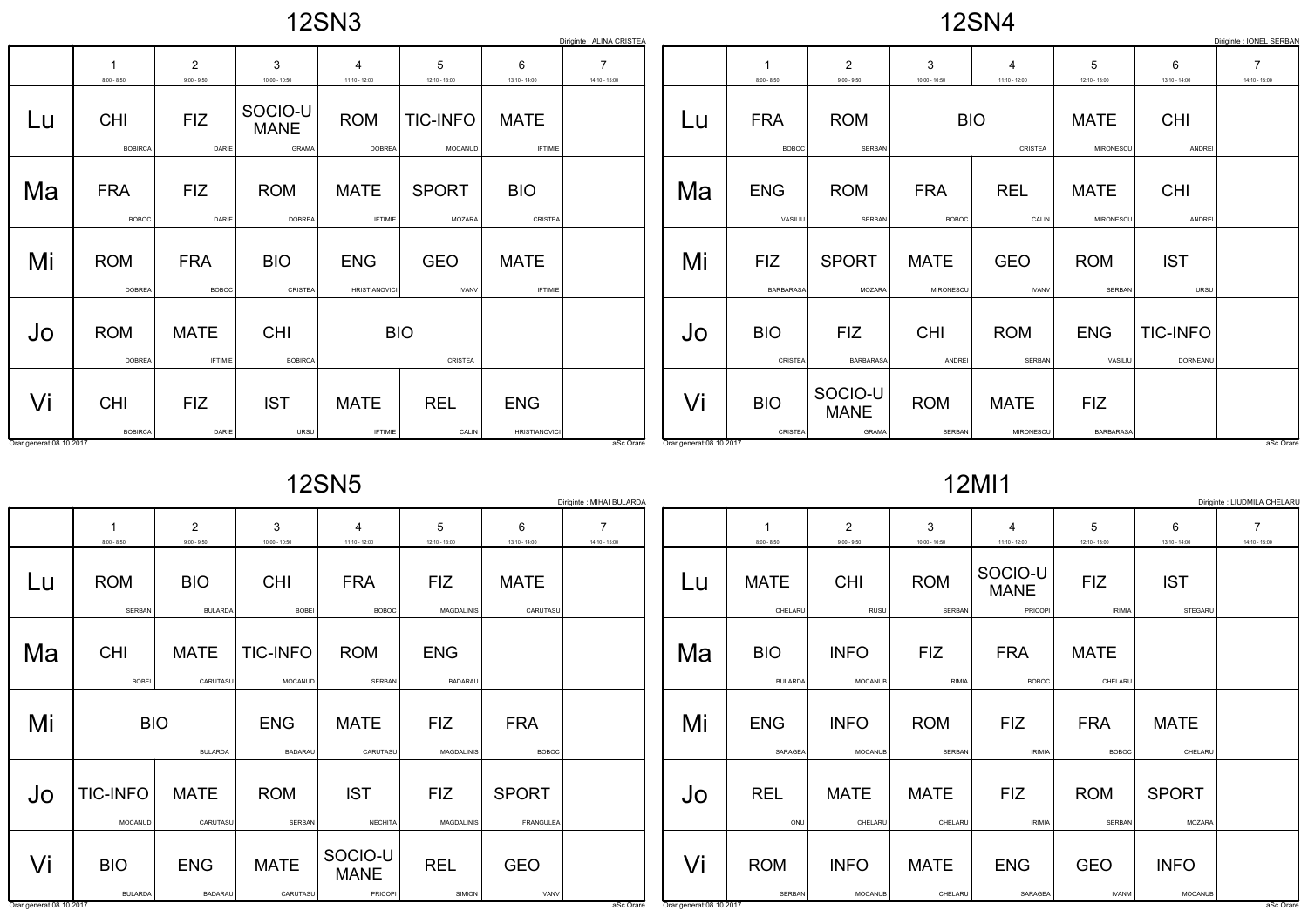|  | <b>2MI2</b> |  |
|--|-------------|--|
|  |             |  |

12F1

|                         |                            |                                 |                              |                         |                         |                                   | Diriginte : CATALINA CIORTESCU    |                          |                             |                                    |                                        |                                   |                                   |                                        | Diriginte : GABRIELA DOBREA       |
|-------------------------|----------------------------|---------------------------------|------------------------------|-------------------------|-------------------------|-----------------------------------|-----------------------------------|--------------------------|-----------------------------|------------------------------------|----------------------------------------|-----------------------------------|-----------------------------------|----------------------------------------|-----------------------------------|
|                         | $8:00 - 8:50$              | $\overline{2}$<br>$9:00 - 9:50$ | 3<br>$10:00 - 10:50$         | 4<br>$11:10 - 12:00$    | 5<br>$12:10 - 13:00$    | 6<br>$13:10 - 14:00$              | $\overline{7}$<br>$14:10 - 15:00$ |                          | $8:00 - 8:50$               | $\overline{2}$<br>$9:00 - 9:50$    | 3<br>$10:00 - 10:50$                   | $\overline{4}$<br>$11:10 - 12:00$ | 5<br>$12:10 - 13:00$              | 6<br>$13:10 - 14:00$                   | $\overline{7}$<br>$14:10 - 15:00$ |
| Lu                      | <b>ROM</b><br><b>MARIN</b> | <b>REL</b><br>SIMION            | <b>FIZ</b><br>DARIE          | <b>CHI</b><br>RUSU      | <b>MATE</b><br>PAGU     |                                   |                                   | Lu                       | <b>FRA</b><br>MANCIU        | <b>ENG</b><br><b>HRISTIANOVICI</b> | SOCIO-U<br><b>MANE</b><br><b>TOMAC</b> | <b>BIO</b><br>GADEI               | <b>ROM</b><br><b>DOBREA</b>       | LAT<br><b>TOFAN</b>                    |                                   |
| Ma                      | <b>MATE</b><br>PAGU        | <b>ROM</b><br><b>MARIN</b>      | <b>ENG</b><br>VIRVOREA       | <b>FRA</b><br>CIORTESCU |                         | <b>INFO</b><br>SEBENI             |                                   | Ma                       | <b>FRA</b><br>MANCIU        | <b>IST</b><br>STEGARU              | <b>SPORT</b><br>MOZARA                 | <b>ROM</b><br><b>DOBREA</b>       | <b>TIC-INFO</b><br><b>URSACHI</b> | <b>ENG</b><br><b>HRISTIANOVICI</b>     |                                   |
| Mi                      | <b>MATE</b><br>PAGU        | <b>FRA</b><br>CIORTESCU         | <b>GEO</b><br><b>IVANM</b>   | <b>INFO</b><br>SEBENI   | <b>INFO</b><br>SEBENI   | SOCIO-U<br><b>MANE</b><br>PRICOPI |                                   | Mi                       | <b>IST</b><br>STEGARL       | <b>REL</b><br>ONU                  | <b>ROM</b><br><b>DOBREA</b>            | <b>FRA</b><br>MANCIU              | <b>ROM</b><br><b>DOBREA</b>       | <b>ENG</b><br><b>HRISTIANOVICI</b>     |                                   |
| Jo                      | <b>MATE</b><br>PAGU        | <b>ENG</b><br>VIRVOREA          | <b>BIO</b><br><b>BULARDA</b> | <b>FIZ</b><br>DARIE     | <b>SPORT</b><br>MOZARA  | <b>ROM</b><br>MARIN               |                                   | Jo                       | <b>IST</b><br>STEGARL       | <b>ROM</b><br><b>DOBREA</b>        | ED.ART<br>FORTU                        | <b>GEO</b><br>CIMPEANU            | <b>FRA</b><br>MANCIU              | SOCIO-U<br><b>MANE</b><br><b>TOMAC</b> |                                   |
| Vi                      | <b>MATE</b><br>PAGU        | <b>IST</b><br>URSU              | <b>INFO</b><br>SEBENI        | <b>FIZ</b><br>DARIE     | <b>FRA</b><br>CIORTESCU | <b>BIO</b><br><b>BULARDA</b>      |                                   | Vi                       | <b>ROM</b><br><b>DOBREA</b> | <b>ROM</b><br><b>DOBREA</b>        | <b>ENG</b><br><b>HRISTIANOVICI</b>     | <b>GEO</b><br>CIMPEANU            | <b>IST</b><br>STEGARU             |                                        |                                   |
| Orar generat:08.10.2017 |                            |                                 |                              |                         |                         |                                   | aSc Orare                         | Orar generat: 08.10.2017 |                             |                                    |                                        |                                   |                                   |                                        | aSc Orare                         |

12F2

| o. |
|----|
|----|

|                         | Diriginte : ISABELA PRICOF<br>Diriginte : OTILIA VIRVOREA |                                 |                                   |                               |                                   |                             |                 |                          |                                   |                                   |                                  |                            |                                   |                              |                                   |
|-------------------------|-----------------------------------------------------------|---------------------------------|-----------------------------------|-------------------------------|-----------------------------------|-----------------------------|-----------------|--------------------------|-----------------------------------|-----------------------------------|----------------------------------|----------------------------|-----------------------------------|------------------------------|-----------------------------------|
|                         | $8:00 - 8:50$                                             | $\overline{2}$<br>$9:00 - 9:50$ | 3<br>$10:00 - 10:50$              | $11:10 - 12:00$               | 5<br>$12:10 - 13:00$              | 6<br>$13:10 - 14:00$        | $14:10 - 15:00$ |                          | $8:00 - 8:50$                     | $\overline{2}$<br>$9:00 - 9:50$   | 3<br>$10:00 - 10:50$             | 4<br>11:10 - 12:00         | 5<br>$12:10 - 13:00$              | 6<br>$13:10 - 14:00$         | $\overline{7}$<br>$14:10 - 15:00$ |
| Lu                      | <b>FRA</b><br>CIORTESCU                                   | <b>ENG</b><br>VIRVOREA          | <b>ROM</b><br><b>BICHIR</b>       | <b>IST</b><br>SAVA            | SOCIO-U<br><b>MANE</b><br>GIUSCA  | ED.ART<br>FORTU             |                 | Lu                       | <b>GEO</b><br><b>ISTRATE</b>      | <b>ENG</b><br><b>BADARAU</b>      | <b>FRA</b><br>CHIFANI            | <b>IST</b><br>PRICOPGH     | SOCIO-U<br><b>MANE</b><br>PRICOPI | <b>FIZ</b><br>MAGDALINIS     |                                   |
| Ma                      | <b>ROM</b><br><b>BICHIF</b>                               | <b>ENG</b><br>VIRVOREA          | <b>FRA</b><br>CIORTESCU           | <b>GEO</b><br><b>IVANV</b>    | SOCIO-U<br><b>MANE</b><br>PRICOPI | LAT<br><b>TOFAN</b>         |                 | Ma                       | <b>ROM</b><br>ORUNA               | SOCIO-U<br><b>MANE</b><br>PRICOPI | <b>FRA</b><br>CHIFANI            | <b>MATE</b><br>CHELARU     | <b>REL</b><br>ONU                 | <b>SPORT</b><br>PAVALASCU    |                                   |
| Mi                      | <b>BIO</b><br>GADEI                                       | <b>GEO</b><br><b>IVANV</b>      | SOCIO-U<br><b>MANE</b><br>PRICOPI | <b>REL</b><br>ONU             | <b>IST</b><br>SAVA                | <b>ROM</b><br><b>BICHIR</b> |                 | Mi                       | SOCIO-U<br><b>MANE</b><br>PRICOPI | <b>IST</b><br>PRICOPGH            | <b>GEO</b><br><b>ISTRATE</b>     | <b>TIC-INFO</b><br>MOCANUD | <b>ROM</b><br>ORUNA               | <b>ENG</b><br><b>BADARAU</b> |                                   |
| Jo                      | <b>ENG</b><br><b>VIRVOREA</b>                             | TIC-INFO<br>SEBENI              | <b>SPORT</b><br>MOZARA            | <b>ENG</b><br><b>VIRVOREA</b> | <b>GEO</b><br><b>IVANV</b>        | <b>ROM</b><br><b>BICHIR</b> |                 | Jo                       | <b>IST</b><br>PRICOPGH            | <b>GEO</b><br><b>ISTRATE</b>      | <b>ROM</b><br>ORUNA              | <b>MATE</b><br>CHELARU     | SOCIO-U<br><b>MANE</b><br>PRICOPI |                              |                                   |
| Vi                      | <b>TIC-INFO</b><br>SEBENI                                 | <b>IST</b><br>SAVA              | <b>FRA</b><br>CIORTESCU           | <b>ROM</b><br><b>BICHIR</b>   | <b>SPORT</b><br>MOZARA            |                             |                 | Vi                       | <b>GEO</b><br><b>ISTRATE</b>      | <b>TIC-INFO</b><br>MOCANUD        | SOCIO-U<br><b>MANE</b><br>PRICOP | <b>IST</b><br>PRICOPGH     | ED.ART<br>FORTU                   | <b>ENG</b><br><b>BADARAU</b> |                                   |
| Orar generat:08.10.2017 |                                                           |                                 |                                   |                               |                                   |                             | aSc Orare       | Orar generat: 08.10.2017 |                                   |                                   |                                  |                            |                                   |                              | aSc Orare                         |